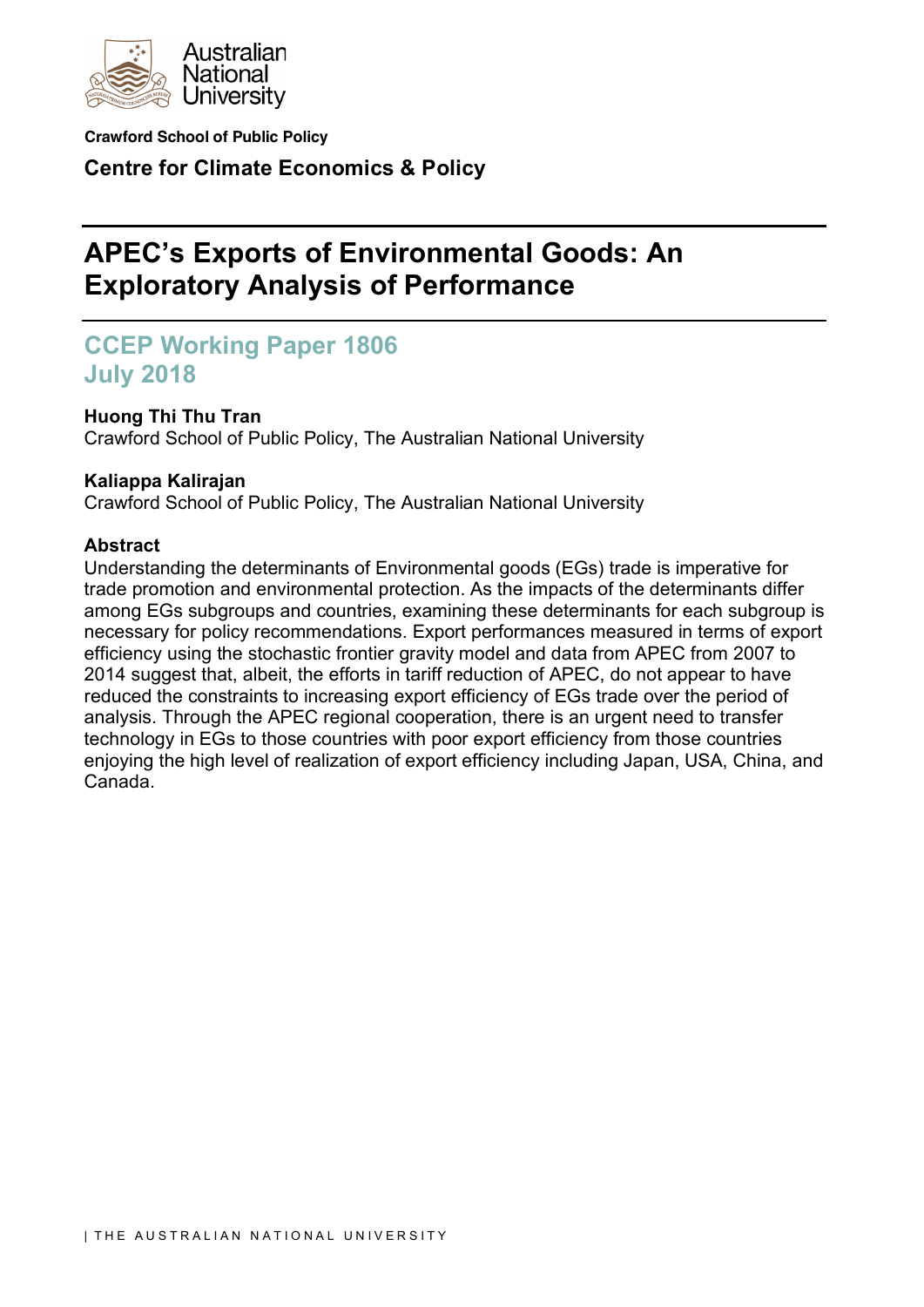#### **Keywords:**

Environmental goods; Determinants of exports; Export efficiency; Stochastic frontier gravity model; APEC

#### **JEL Classification:**

F14; F15; Q56; R11

#### **Suggested Citation:**

Tran, HTT. and Kalirajan, K. (2018), APEC's exports of environmental goods: an exploratory analysis of performance, CCEP Working Paper 1806, July 2018, Crawford School of Public Policy, The Australian National University.

#### **Address for Correspondence:**

Kaliappa Kalirajan Professor Crawford School of Public Policy The Australian National University ANU College of Asia and the Pacific J. G. Crawford Building 132 Lennox Crossing Acton ACT 2601 Australia Tel: +61 (0) 2 6125 8258 Email: kaliappa.kalirajan@anu.edu.au

The Crawford School of Public Policy is the Australian National University's public policy school, serving and influencing Australia, Asia and the Pacific through advanced policy research, graduate and executive education, and policy impact.

The Centre for Climate Economics & Policy is an organized research unit at the Crawford School of Public Policy, The Australian National University. The working paper series is intended to facilitate academic and policy discussion, and the views expressed in working papers are those of the authors. Contact for the Centre: Prof Frank Jotzo, frank.jotzo@anu.edu.au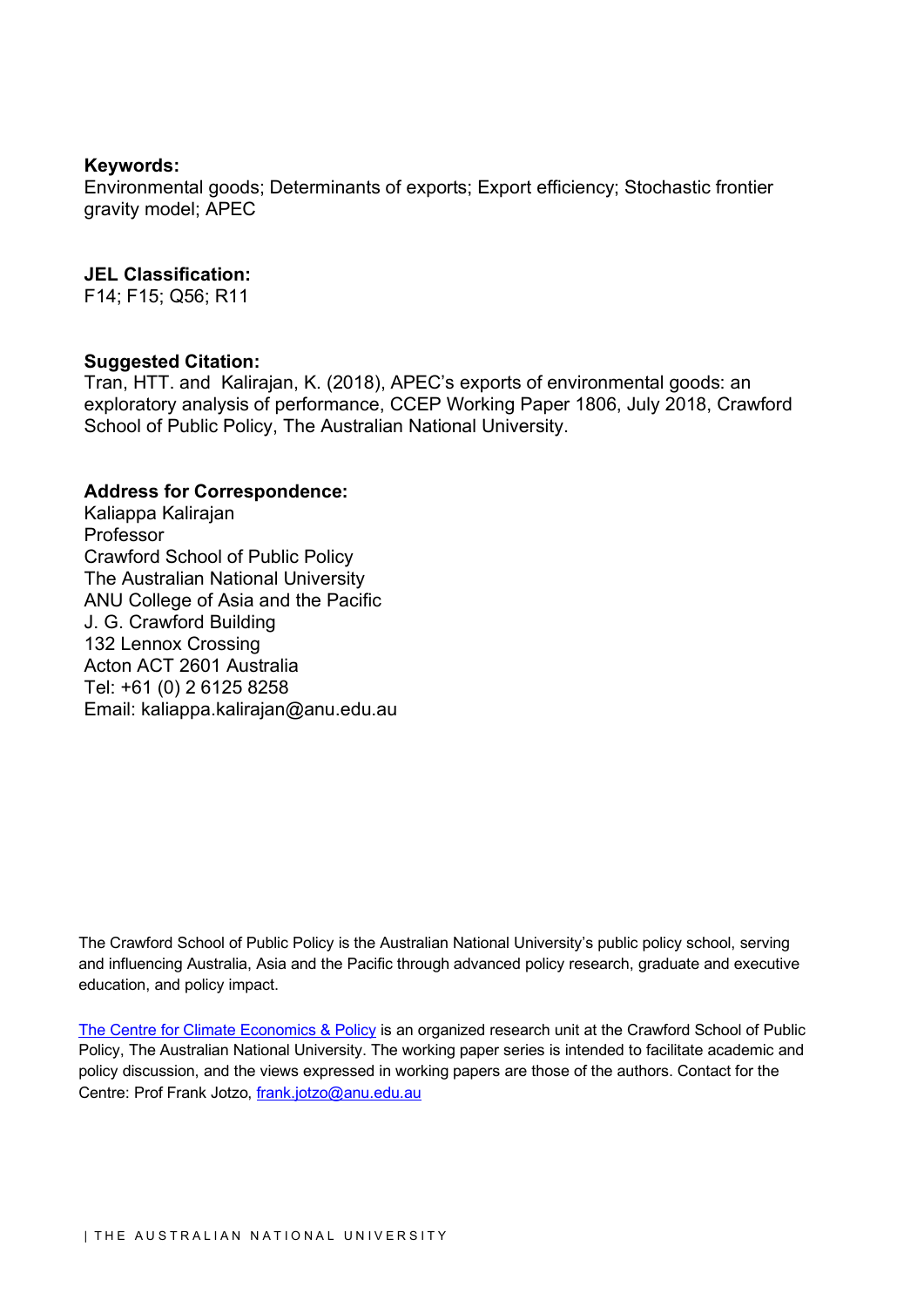#### **1. Introduction**

Many emerging economies in Asia have started to move towards a new sustainable development paradigm that would facilitate increasing the phase of poverty reduction along with environmental protection (ADB-ADBI, 2013). Thus, there has been an increasing awareness of climate change, and environment protection activities such as the carbon sequestration and the Clean Development Mechanism (CDM). Such awareness has created demand for environmental goods (EGs), which are mostly imported from developed countries. For example, it is interesting to learn from a recent study by the U.K. Joint Environmental Markets Unit (UKJEMU) that there will be increasing demand from countries like Indonesia, Malaysia, Philippines, and Thailand for EGs concerning solid-waste handling and disposal, and also for filtration and purification of water. It is reported that about 50% of total EGs to be used within 2030 are yet to be created, which emphasizes the urgent need for funding and research and development  $(R \& D)$  to develop and transfer the technologies to the needy countries. This situation provides an opportunity to strengthen regional production and export capabilities in the area of EG through regional cooperation. Unfortunately, trade and investment in EGs are very low compared to trade and investment in pollution-intensive products (Mikic, 2010).

The global market for environmental goods and services was estimated to have reached US\$ 866 billion in 2011 and is expected to rise to US\$ 1.9 trillion by 2020 (EBI 2012). Although the effective tariffs on EGs are low, the non-tariff barriers, or 'behind the border' constraints, are very high (Kalirajan, 2012). Therefore, numerous efforts have been undertaken worldwide to eliminate tariff and non-tariff barriers on EGs. As a consequence, environmental concerns in trade has been incorporated into various trade agreements following the North American Free Trade Agreement (NAFTA) in 1992. Environmental policies were also included in several prominent regional agreements such as CITES and Montreal Protocol by detailed element of different environmental agreements (ESCAP 2006). In addition, they have been addressed by trans-regional and bilateral free trade agreements (FTAs) such as the Trans-Pacific Strategic Economic Partnership Agreement (SEP), Trans-Pacific Partnership (TPP), the US-Singapore FTA (USSFTA), and the New Zealand-Thailand Closer Economic Partnership Agreement (CEP). A broad consensus of these agreements is that environmental issues are likely to be the dominant issues in various trade agreements in the near future (ESCAP 2006). Among these efforts, APEC has issued a list of 54 EGs and reduced tariffs on these goods on a volunteering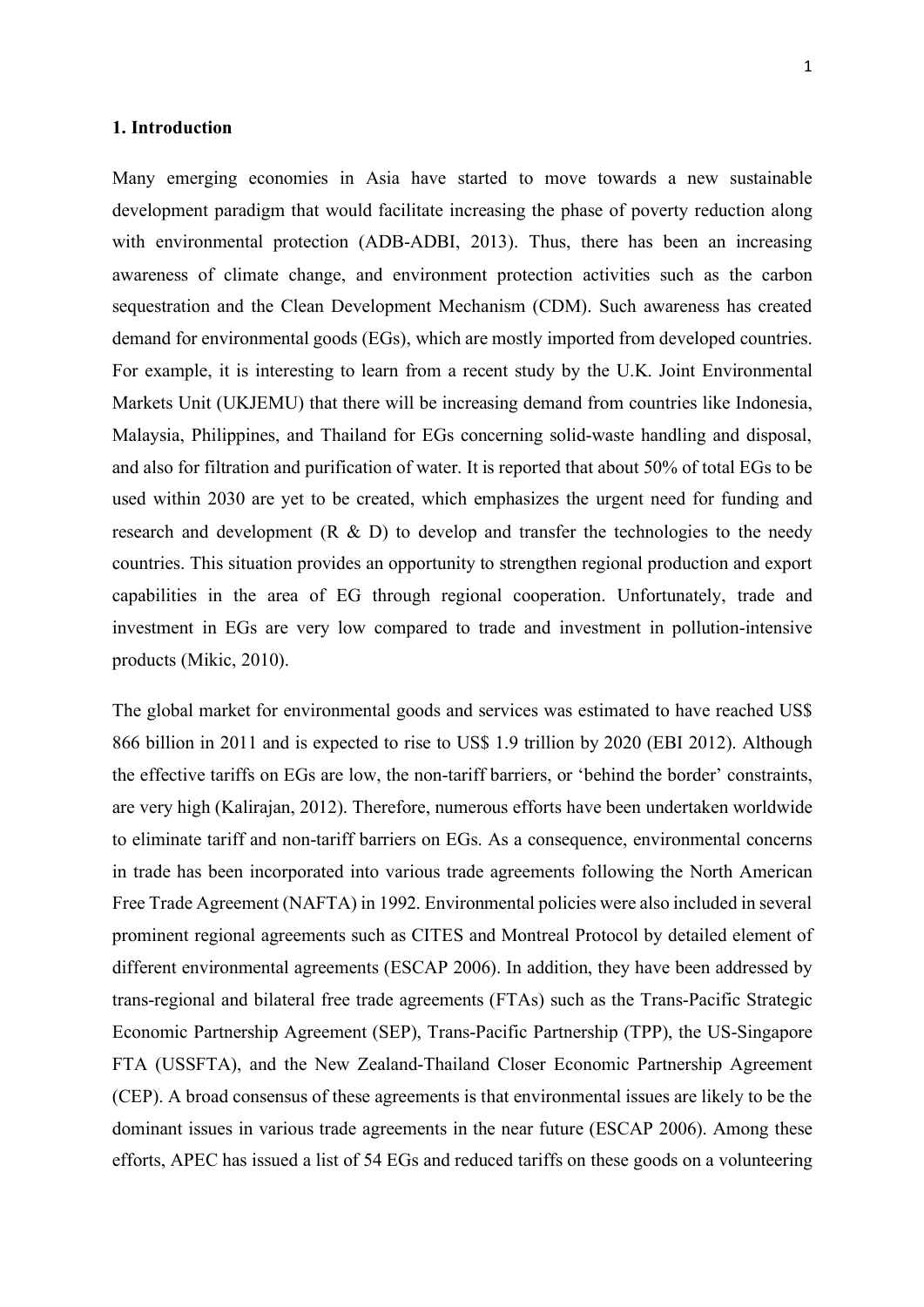basis of members. In addition, there are other efforts in clarifying EGs lists, and in negotiating tariff reductions on EGs under the WTO. Moreover, countries are implementing numerous policies related to financial access, technology transfer, awareness raising, and regional cooperation to boost EGs trade.

It is in this context, the following important trade policy oriented question needs to be answered: Are the efforts of improving the infrastructure and policies towards promoting EGs trade effective in the Asian region? This crucial question has not been addressed adequately in the current literature and the objective of this paper is to rectify the limitation.

The structure of this chapter is as follows: Section 2 briefly presents the definitions and trends of EG trade and the existing literature on its determinants. Section 3 discusses the theoretical framework of the Stochastic Frontier Gravity model. Section 4 examines empirical models, and explains the choice of the model specifications. Section 5 presents the data used in the empirical analysis. Section 6 discusses the empirical results about the determinants of EGs trade for each EGs subgroup and for the total EGs. A final section summarises with policy suggestions for EGs trade promotion in APEC.

#### **2. Definitions and lists of environmental goods**

There has not yet been consensus on EGs definition or on what goods should be included in the EGs list. OECD/Eurostat (1999) delivers a broad scope of EGs, which are to measure, prevent, limit, minimize or correct environmental damage to water, air and soil, as well as problems related to waste, noise and ecosystems. However, there are also much narrower EGs definitions. According to Hamwey et al. (2003), EGs are limited to any equipment, material or technology used to address a particular environmental problem. The definition given by Katti (2005) is narrower than OECD's one, and is different from Hamway et al.'s. She claims that EGs refer to any products that themselves are "environmentally preferable" to other similar products because of their relatively lesser or reduced negative effect on human health and the environment. Even though definitions of EGs vary, a commonality is that they refer to EGs as products that can reduce negative impacts on the environment.

Many of the EGs lists, such as the Asia-Pacific Economic Cooperation (APEC) Early Voluntary Sector Liberalization (EVSL) initiative list, APEC list (2012), OECD list, the World Bank's list, the International Centre for Trade and Sustainable Development (ICTSD) climatefriendly goods list, and the WTO's 153 list, have been created for purposes of research as well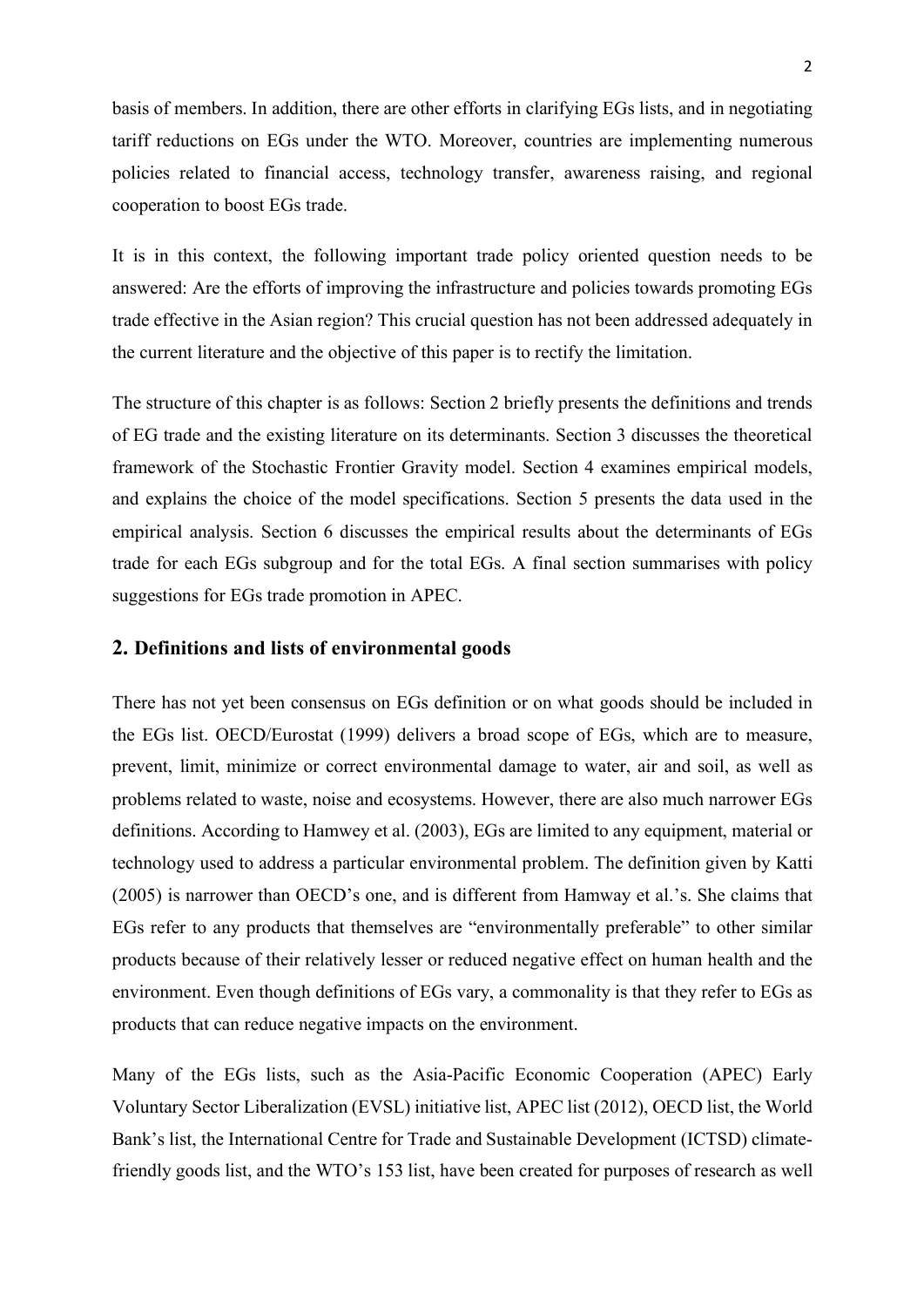as to facilitate trade negotiations. This paper has chosen the APEC's 54 list as it is the only list that has been applied in EG trade practices and agreements up to now in the APEC's negotiations. Most of the 54 EGs in the APEC list are included in the WTO list and this list contains goods from various points of view of environmental protection (Matsumura 2016).

#### **2.1 Trade in environmental goods and tariffs**

As mentioned above, EGs are decomposed into four subgroups of renewable energy (RE), environmental monitoring analysis and assessment (EME), environmental protection (EP), and environmental preferable products (EPP) in the APEC 54 list.

#### **World environmental goods exports of the APEC 54 list**

Among EGs exports, RE exports are the biggest, almost double those of EME and EP, whereas EPP exports are relatively very small as shown in Figure 1. There were fluctuations in EGs world trade from 2007 to 2014, but the overall tendency was upward for the three subgroups of RE, EME, and EP. The increase was the most significant in the case of RE.



Figure 1 **World trade in environmental goods, 2007-2014**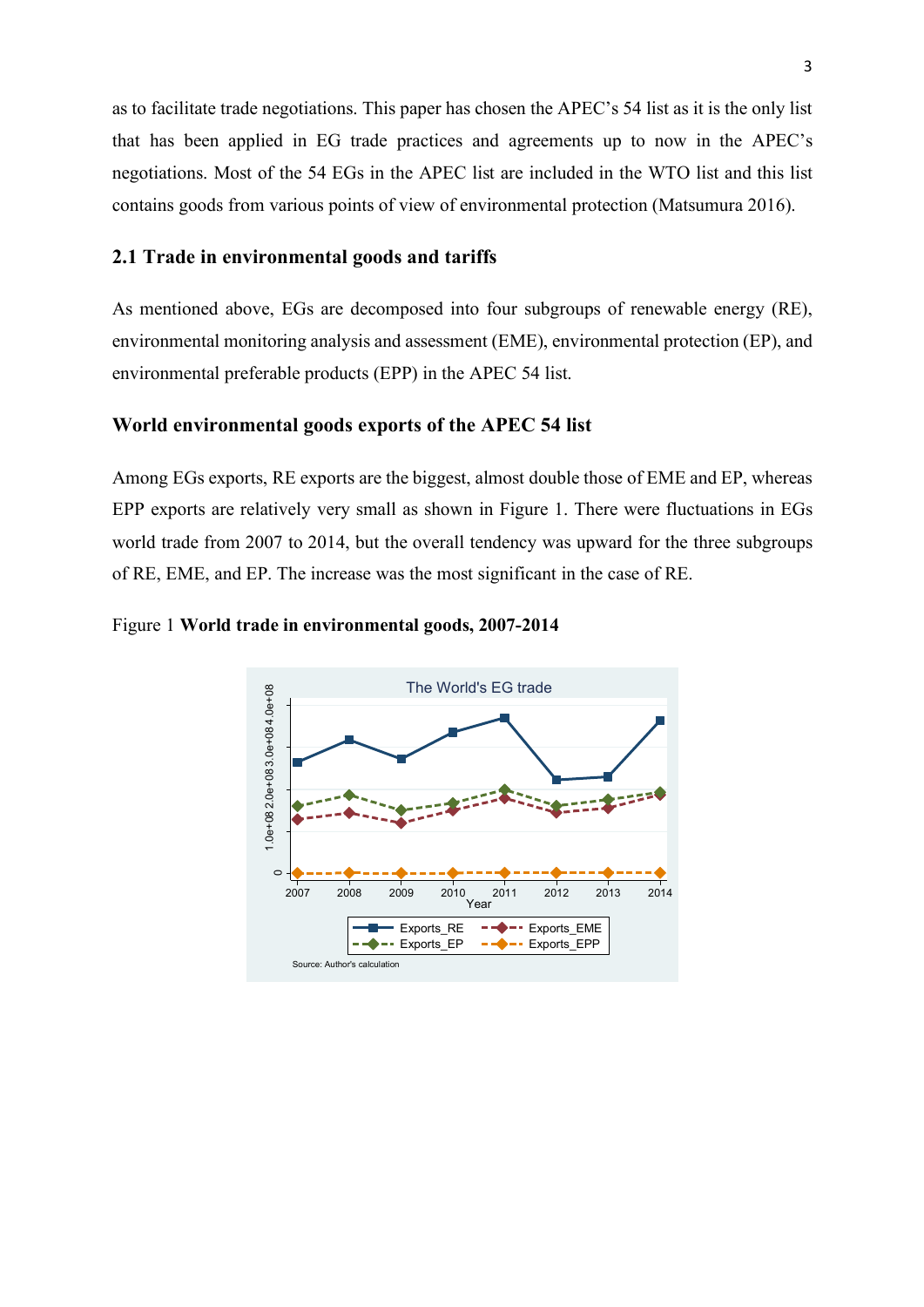

Figure 2 **APEC's environmental good trade, 2007-2014**

Like the world's exports, APEC's exports in RE was the largest, followed by those in EME, EP and EPP. Interestingly, the trend in RE exports of the APEC countries was exactly the same as the total world trade in EGs. EME and EP exports of APEC went up slightly over the period. Due to the global financial crisis, the RE, EME and EP exports all fell in 2009 and due to the European debt crisis in 2011. However, exports rebounded in 2012.

Figure 3 **Share of APEC's exports in the world's exports (%), 2007-2014**



The common tendencies of APEC's export share in the world's exports for total EGs and four EGs subgroups fluctuated and slightly reduced during the period. APEC's total EGs share in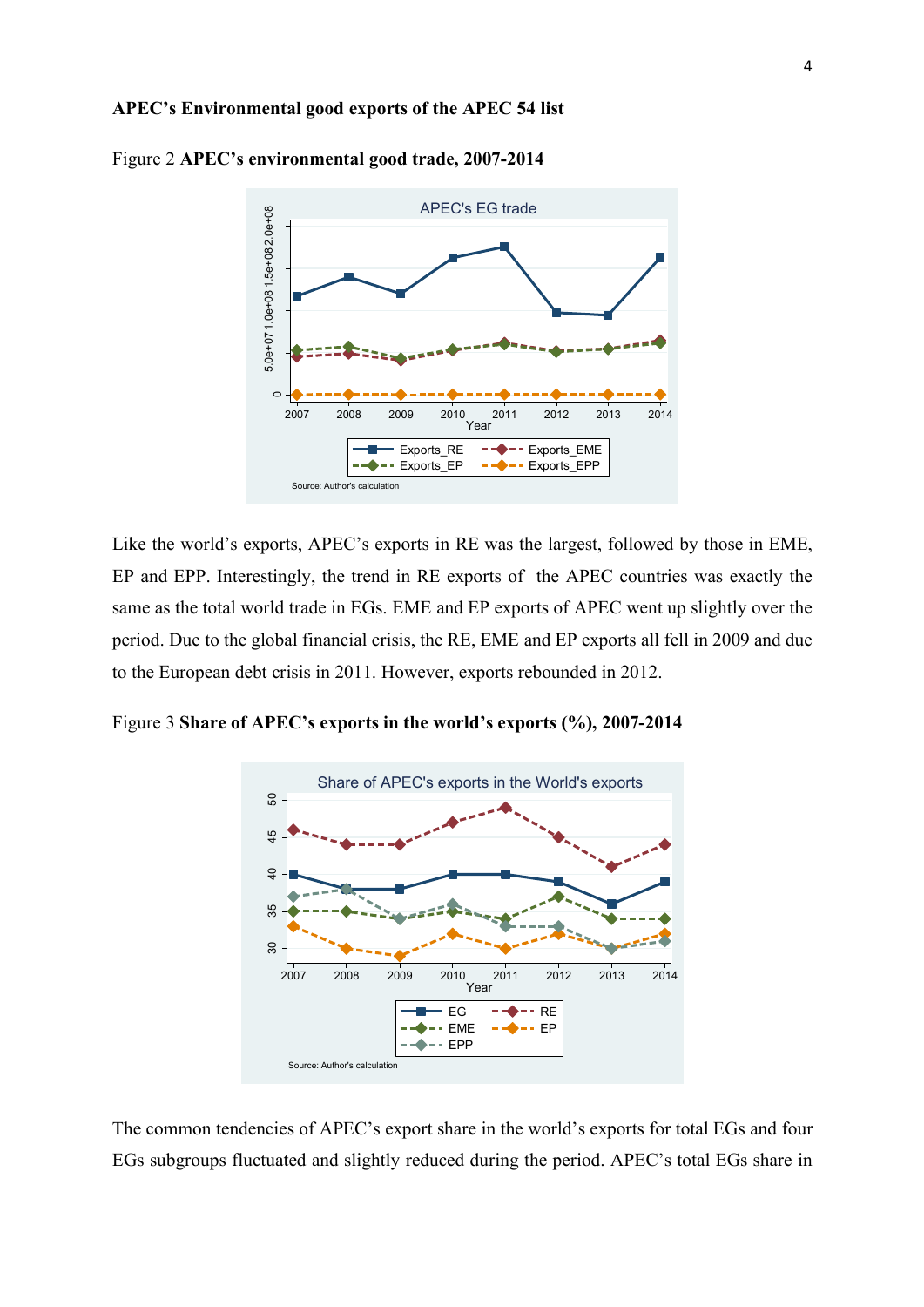the world's exports in total EGs was around 40%. Share of APEC's RE exports in the world's RE exports was the biggest among the four EGs subgroups, around 45% whereas that of EP is the smallest, around 32% during the period of analysis.

#### **Tariffs on EGs**

The 21 APEC members reached agreement in 2011 to reduce the applied tariff rates on EGs to 5% or less by the end of 2015. The APEC list of 54 EGs for tariff reductions was endorsed in 2012. Even though agreement was voluntary, most countries have finished their work in implementing this pledge (Rene, V 2016), as shown in Table 1.

| Implementation             | <b>Tariff lines</b> | <b>APEC</b> economies (number of national tariff lines)                                                                     |
|----------------------------|---------------------|-----------------------------------------------------------------------------------------------------------------------------|
| Fully implemented          | 273                 | Brunei Darussalam (84); Canada (2); China (27); Korea<br>$(85)$ ; Malaysia $(8)$ ; Mexico $(29)$ ; Peru $(3)$ ; Philippines |
|                            |                     | $(6)$ ; Chinese Taipei $(6)$ ; Thailand $(12)$ ; United States $(6)$ ;<br>Viet Nam $(5)$                                    |
| In legislative<br>process  | 73                  | Chile $(73)$                                                                                                                |
| Pending                    | 22                  | Indonesia (16); Russian Federation (5); $PNG(1)$                                                                            |
| Other tariff<br>reductions | 7                   | Thailand (7)<br>(Tariff reductions only to 7%)                                                                              |

|  |  | Table 1 Tariff reductions on EGs of APEC members |  |  |  |
|--|--|--------------------------------------------------|--|--|--|
|--|--|--------------------------------------------------|--|--|--|

Source: Rene, V (2016)

## **Tariffs on RE**

The fact that weighted tariffs are much lower than simple tariffs suggests that trade between countries is focused on EGs with lower tariffs. Tariffs of the world's RE, on APEC's RE exports, and APEC's tariffs on its RE imports gradually reduced during the period. APEC member countries' tariffs on RE imports were lowest, followed by tariffs of partner countries on their exports and tariffs on the world's RE exports as shown in Table 4.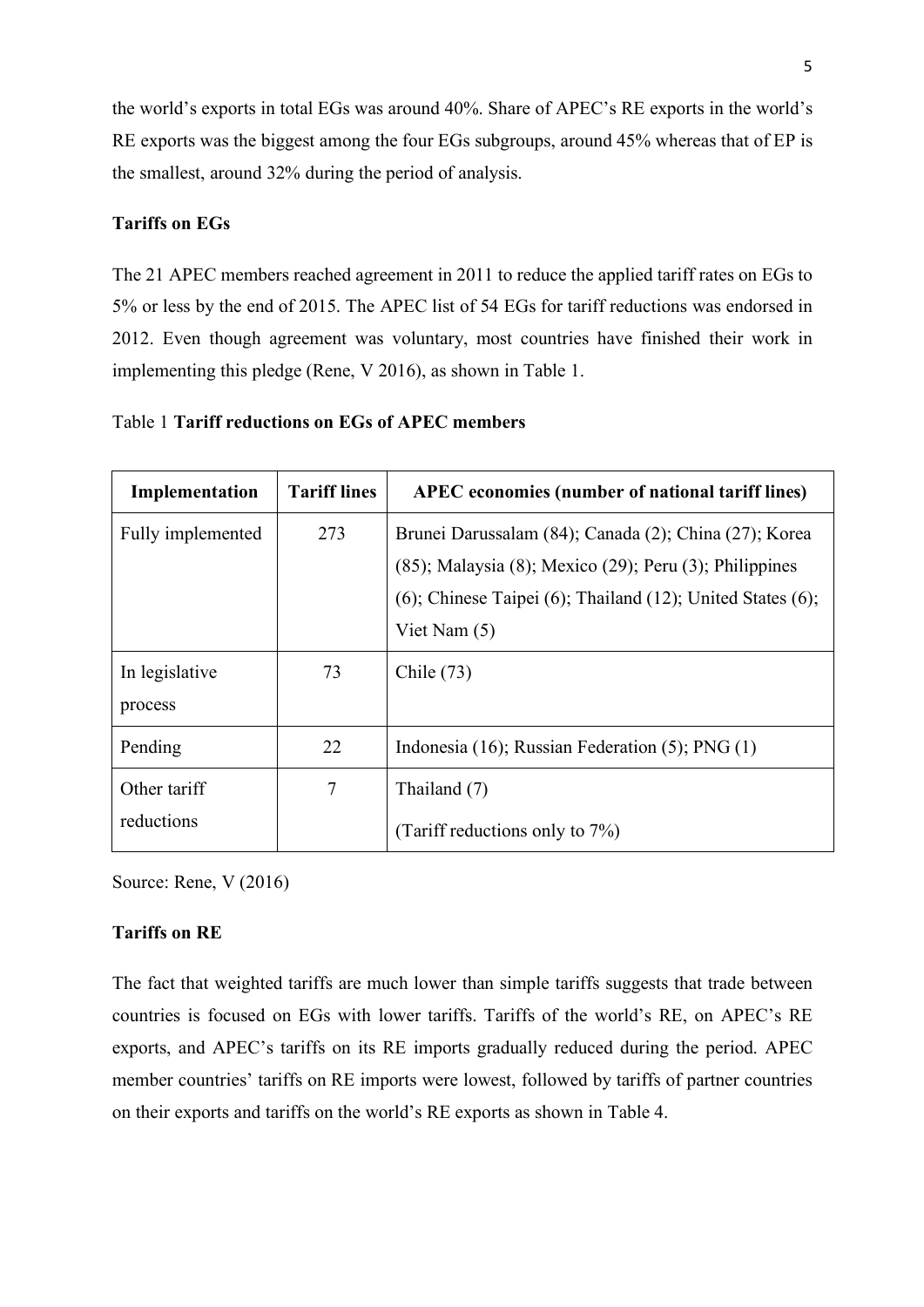

Figure 4 **Average simple and weighted tariffs on RE, 2007-2014**

This is obvious because of APEC's agreements on liberalizing EGs trade, and these reductions were applied not only to imports from APEC-member countries but to all imports from other WTO member countries on the MFN basis. Tariffs on APEC's exports were higher than their tariffs on imports as APEC member countries mostly only enjoy tariff reductions on their exports when exporting to other APEC member countries. Weighted tariffs show the tendency of tariffs applied on actual trade flow. The order of these three groups' weighted tariffs was quite similar to that of simple tariffs. There was a change in the order of tariffs of these three groups. From 2007 to 2011, weighted tariffs on APEC's imports were the highest followed by those on the world's exports, and then those on APEC's exports. However, from 2001 to 2014, weighted tariffs on the world's exports are highest, followed by those on APEC's exports, and those on APEC's imports. The sharp drop in weighted tariffs in 2012 and 2013 and the increase again in 2014 suggest that EGs with relative lower tariffs were traded in these two years. The sharp drop of weighted tariffs in 2012 and 2013 were consistent with the drop in RE exports of the whole world and APEC during these two years. This indicates that, during this time, there were some factors that made RE trade reduced and countries were only able to trade in RE with the lowest tariffs.

#### **Tariffs on EME and on EP**

The overall trends of both average simple and weighted tariffs were similar and downward for EME and EP a shown in Figures 5 and 6. All these groups had weighted tariffs significantly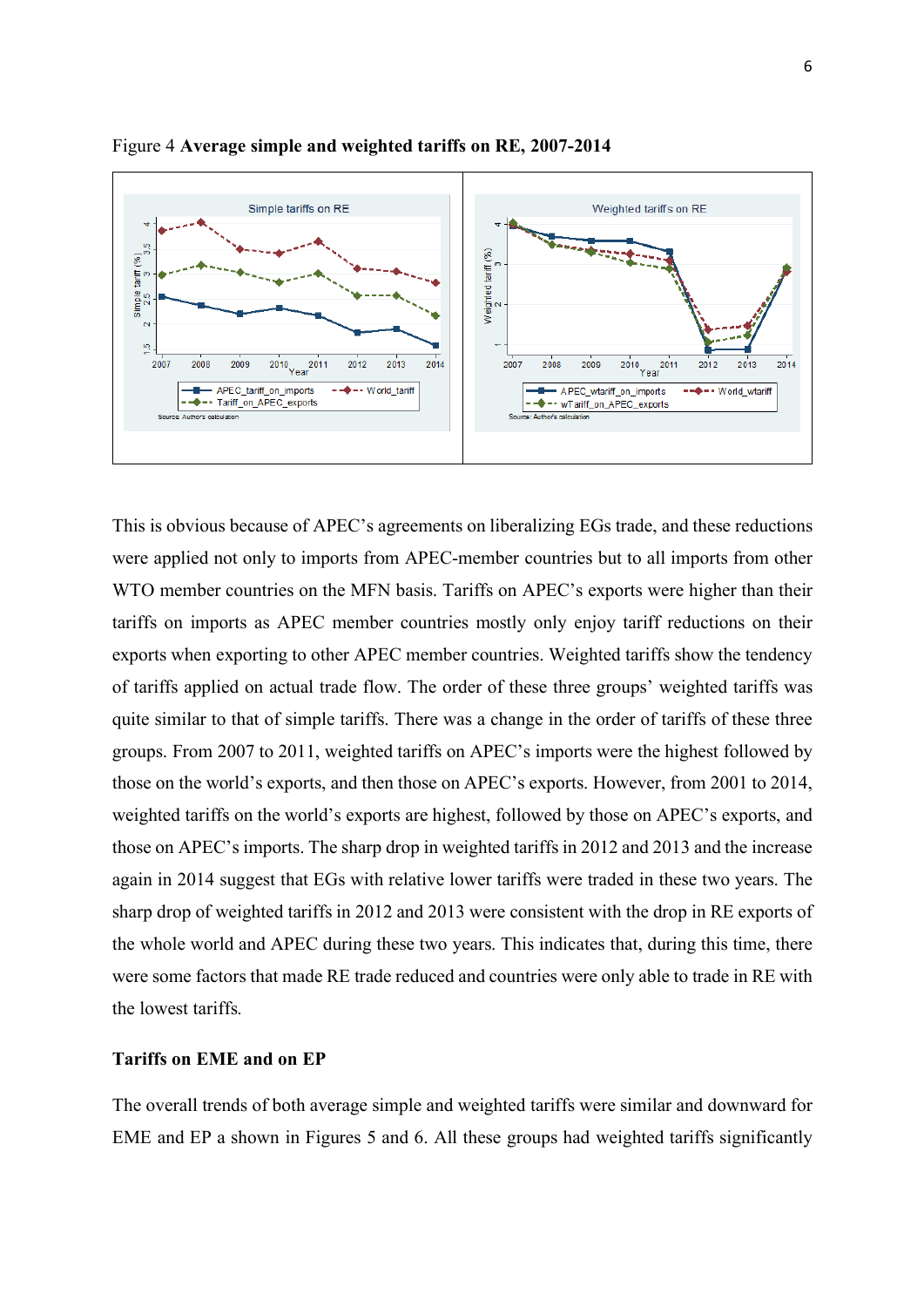lower than simple tariffs. Both simple and weighted tariffs on world's exports were highest, followed by those on APEC's exports, and those on APEC's imports.





Figure 6 **Average simple and weighted tariffs on EP, 2007-2014**



## **Tariffs on EPP**

The trends of EPP tariffs were different from other EGs subgroups, even though the overall trend was also downward. While simple tariffs on world's exports, like other EGs subgroups, were highest, simple tariffs on APEC's exports were lowest most of the time, lower than tariffs on APEC's imports. APEC's simple tariffs on exports of these products were higher than those of partner countries on APEC's exports before 2013, but then they were lower than other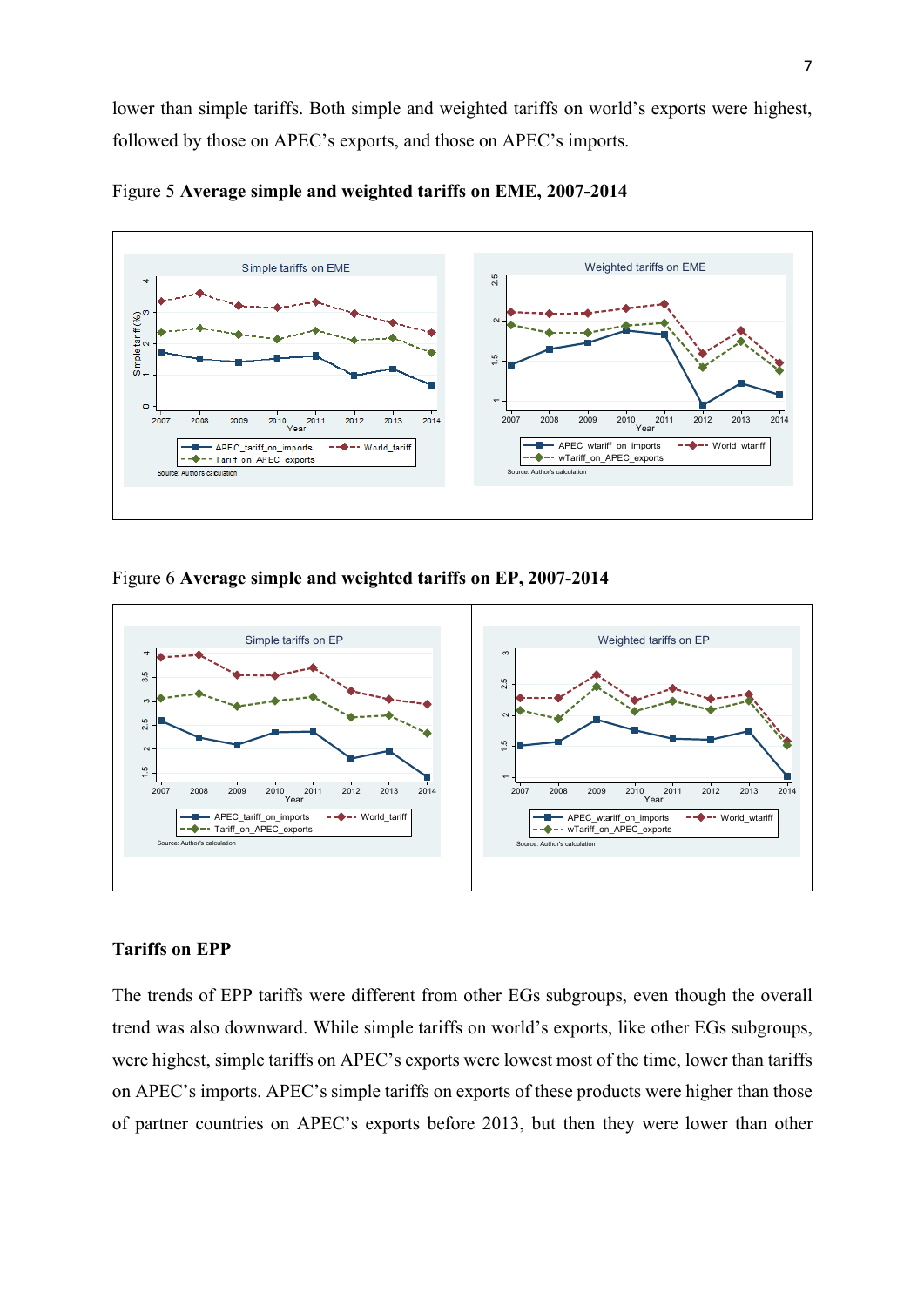countries' tariffs on APEC's exports in 2014. Interestingly, weighted tariffs on APEC's exports were lowest whereas weighted tariffs of APEC on imports were highest.





Weighted tariffs on EPP were substantially lower than simple tariffs as shown in Figure 7. This is rational as countries trade more on EGs that attract lower tariffs. Both simple and weighted tariffs applied by APEC on RE, EME, and EP imports were lowest among three groups from 2007. This suggests that even before the agreement in reducing tariffs on EGs imports of APEC member countries in 2011, their tariffs on imports of these EGs subgroups were lower than those of other countries. The only exception is tariffs on EPP.

#### **2.2 Studies on environmental goods and environmental goods exports**

Studies on EGs in general, and EGs demand and exports in particular, are limited. Kennett and Steenblik (2005) identify the determinants of demand for environmental goods and services (EGS) such as economic performance, population, state of the environment, pressure from stakeholders, civil society and consumers, environmental policy, trade policy, and multilateral environmental agreements for 17 countries. They highlight that the small and medium enterprises (SMEs) tend to be the main producers in EGS. Exports of EGS received careful attention in most of the country studies, and export capacity and overseas sales will continue to increase. ITC (2014) gives more precise analysis in demand for EGS in developing countries. The study notes that the demand for EGS is growing fastest in developing countries in Asia, Africa and Latin America. The report highlights challenges for developing countries, including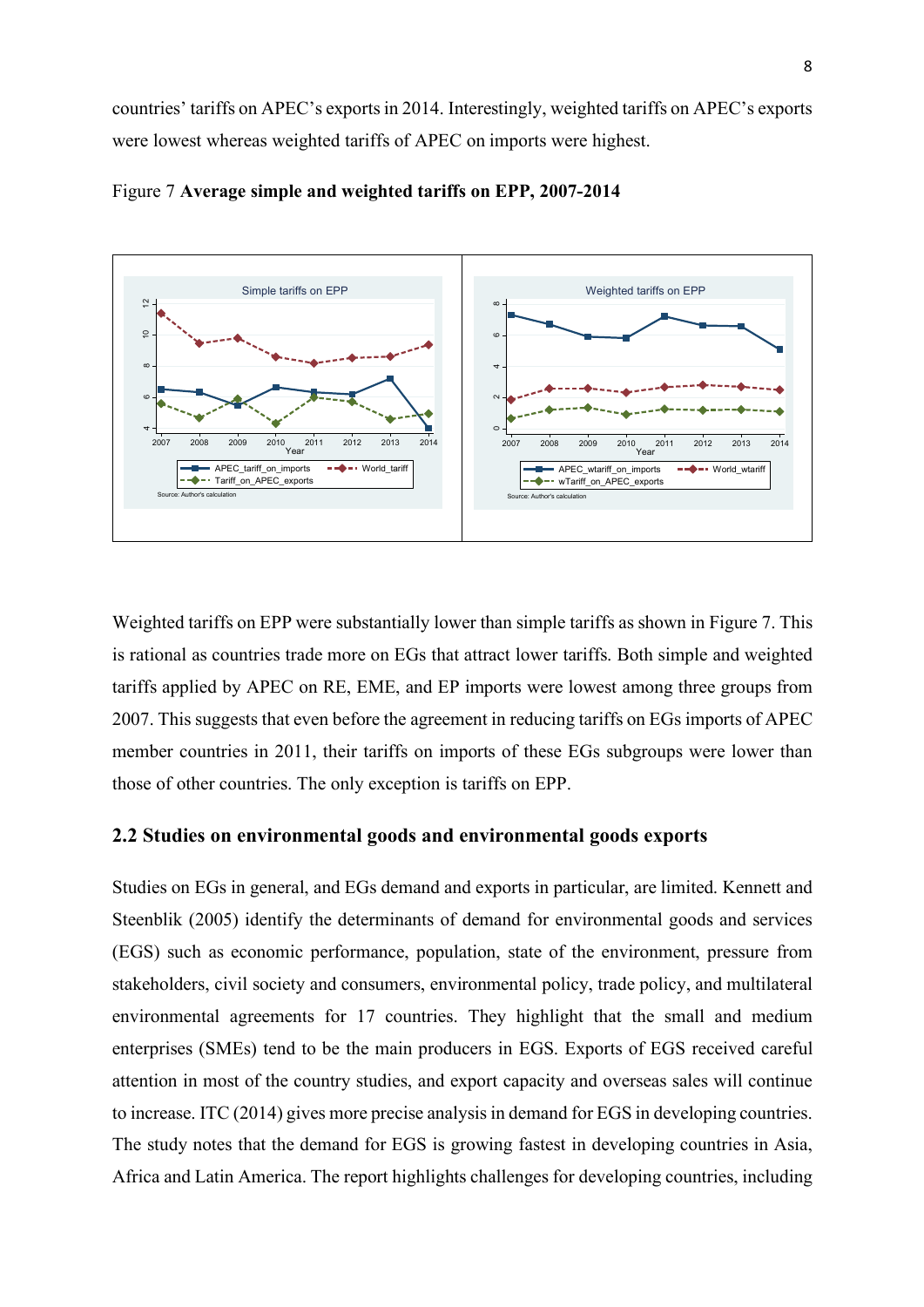prevailing barriers to trade, the absence or inadequate enforcement of environmental regulatory regimes and underdeveloped institutional support services for environmental goods and services firms. It raises the need for ongoing work to better understand this dynamic, rapidly evolving set of industries and their potential to open up new export business opportunities for developing country SMEs. In addition, it discusses the EGs exports of several developing countries, whose exports are lowest among countries such as Malaysia, Thailand, India, South Africa, and Indonesia. Furthermore, LaFleur (2011) identifies trends, risks and opportunities for the EGs exports and imports of Latin America and the Caribbean. He claims that the rapid increase in global demand for EGS and the rapid growth of production of EGS are opening the door for Latin America and the Caribbean to enter new production chains. He also notes that lowering trade barriers to EGS and "greening" the region's export basket will, for Latin America and the Caribbean, result in gains both for the environment and for productive and export diversification.

The consensus reached in these studies is that the demand and market for EGs have increased rapidly, and there are both opportunities and challenges for developing countries. The highlighted point in several studies is that SMEs seem to play important roles in this new market.

There is also a number of studies using gravity models to identify the determinants of trade between countries, estimate the potential of EGs exports and/or its efficiency and constraints of individual countries such as Bangladesh (Rahman 2006) and (Ahsan & Chu 2014), the Euromed region (Southern and Eastern Mediterranean countries) (Ruiz &Vilarrubia 2007), Namibia (Eita 2008), Colombia (Leite 2008), Iceland (Kristjánsdóttir 2011), India (Nguyen and Kalirajan, 2013), the US (Greene 2013), Russia (Weckström 2013), Nicaragua (Díaz & Bone 2013), and Eastern European Countries (Ravishankar & Stack 2014). Regarding trade in EG, Matsumura (2016) uses the sample of 43 countries, including 18 APEC members, to investigate the determinants of trade in 53 out of 54 EGs from the APEC list (excluding bamboo flooring - HS 441872). He categorises these 53 goods into three groups - HS84, HS85, and HS90. His two key conclusions are that production fragmentation depending on trade in parts and components is a key factor to expand overall trade in EGs; and commitment of APEC to liberalize trade in EGs is crucial for environmental protection.

The common conclusion from most of these studies is that geographic distance, population, GDP, tariff, and free trade agreements are important determinants for trade between countries.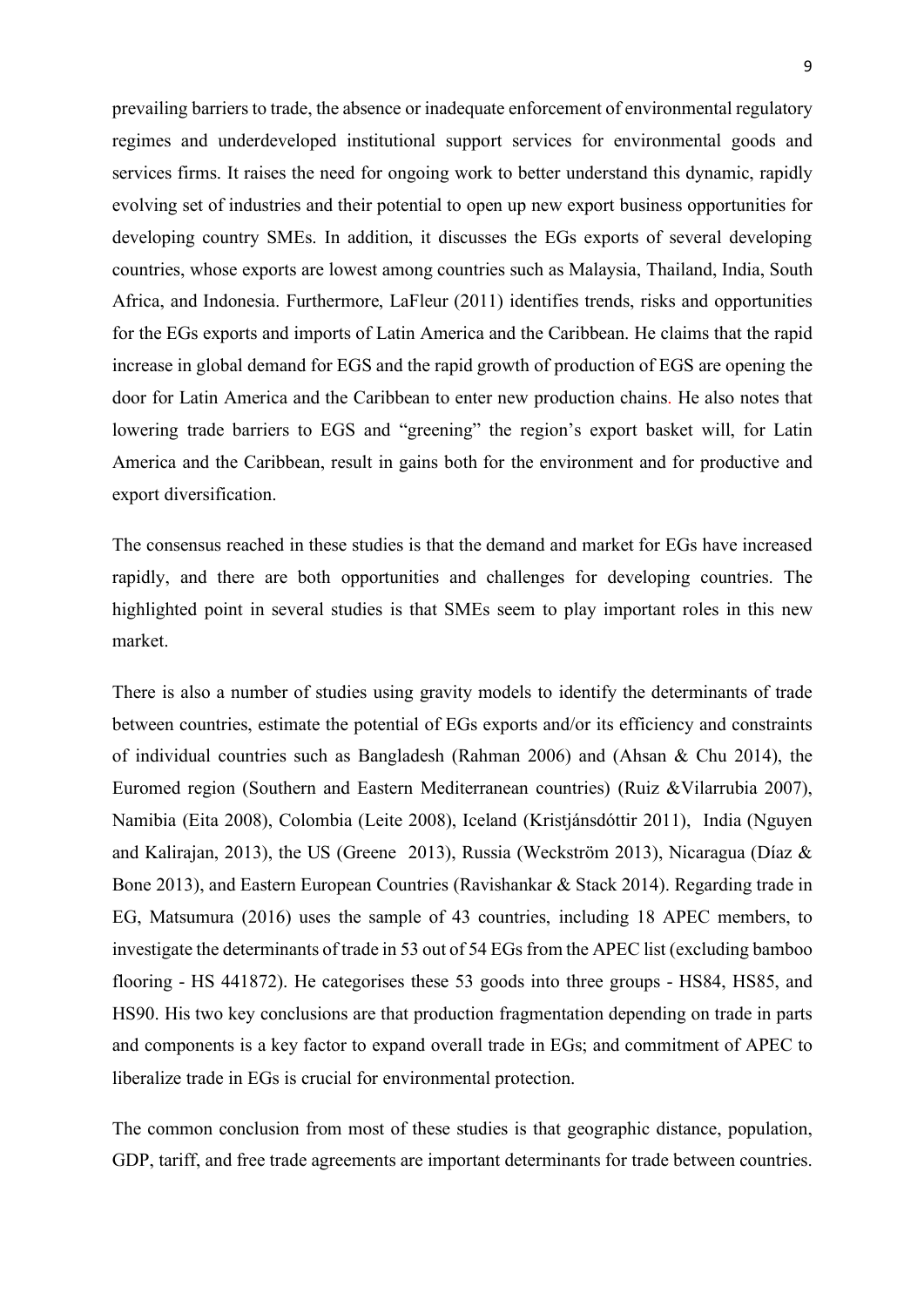However, with the exception of Nguyen and Kalirajan (2013), the above cited studies have overlooked to include the influence of the institutional and infrastructural rigidities that exist within the exporting countries on the exports of EGs and also within the importing countries.

In this context, the stochastic frontier gravity (SFG) model has recently been widely used in examining the export performance taking into account of the institutional and infrastructural rigidities that exist within the exporting countries. Kalirajan (2012) examined the impact of regional cooperation on the export potential in low carbon energy goods (LCEGs), using the WTO 153 list for the period of 2000-2009. He had explored the export potential in LCEGs of major emerging Asian economies, under the "grand coalition", "partial coalition", and "standalone" scenarios. The average export efficiency in LCEGs of China, Singapore, India, and Vietnam are 80% 73%, 70%, and 62% respectively. Though the export efficiency (EE) can be improved in both the "grand coalition" and "partial coalition" scenarios, but the improvement was shown to be more significant in the "grand coalition". Thus, the identification of the institutional and infrastructural rigidities that exist within the exporting and importing countries is imperative from the export promotion policy point of view. How these rigidities can be included in the conventional gravity model explaining the trade flows between countries is discussed in the following section.

## **3 The stochastic frontier gravity model theoretical framework**

The gravity model is one of the most popular empirical models in economics. In 1962, Tinbergen was the first to use it in international trade flows. The model applies the principle of Newton's Law of Universal Gravitation in physics to explain determinants of trade between countries. As size and proximity of planets decide their proportion of attraction, similarly, trade among countries are also dependent on their population, GDP, and proximity. Numerous works have been undertaken to provide theoretical underpinnings for the gravity model, including Anderson (1979), Bergstrand (1989), Deardorff (1995) among others.

The basic conventional gravity model can be written as:

Tij =  $\alpha$  Yi<sup> $\beta$ </sup>Yj<sup>γ</sup>Dij<sup> $\delta$ </sup> (1)

Where "Tij" is the flow of trade from country i to country j, "Yi" is country i's GDP, "Yi" is country j's GDP' representing the countries' sizes, and "Dij" is the geographical distance between the countries' capitals.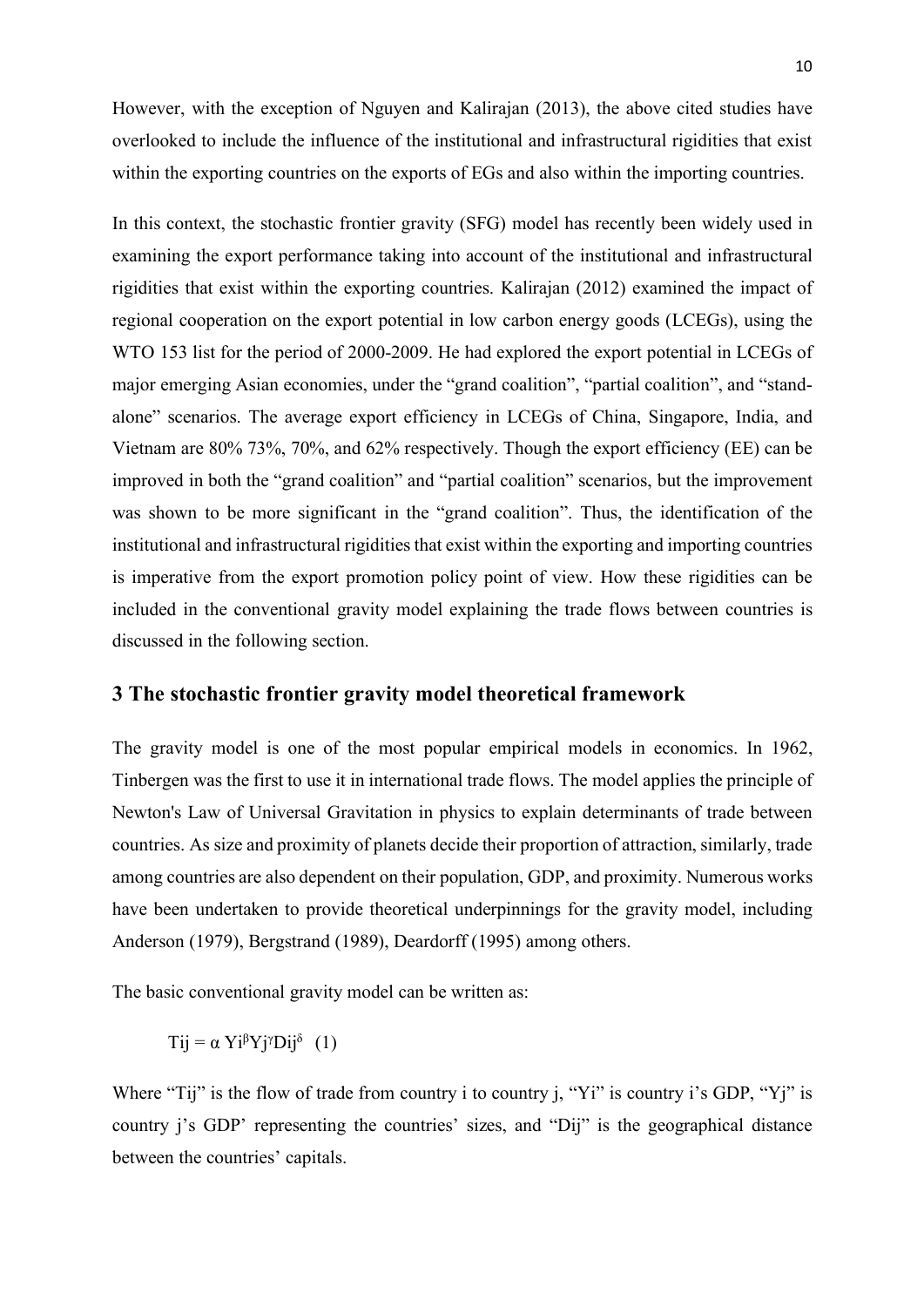$$
log (Tij) = \alpha + \beta log (Yi) + \gamma log (Yj) + \delta log (Dij) (2)
$$

There is a major shortcoming of this model in the sense that it assumes that both exporting and importing countries are following the best practices of open trade policies without any institutional and infrastructural rigidities to trade. Therefore, the conventional basic gravity model when estimated using the ordinary least squares (OLS) estimation does not provide an estimate of the maximum possible potential trade flows that can be attained in the scenario of the most open trade policies, trading institutions and trading practices observed. This is because the OLS method provides the estimation at the mean of the sample, not the upper bound, which represents the scenario of the most open trade policies, trading institutions and trading practices observed. Hence, the estimation bias arises due to the variable omission as there are many more different factors influencing the trade between countries, of which some are difficult to measure to include in the models. To overcome this problem, variables, which are measurable such as tariff, population, common languages, common colonies, common borders, and free trade agreements, are added into the basic conventional model. However, institutional and infrastructural rigidities that exit in the exporting and importing countries, on which full information is not available for researchers need to be included into the modelling.

To solve this particular limitation, Kalirajan (2008) integrated the concept of stochastic production frontier analysis into the gravity model to measuring the maximum potential trade between countries. A single-sided non-negative error term, 'ui', is included in the basic conventional model to capture the combined effects of the infrastructural and institutional rigidities that exist within the exporting countries. The existing institutional and infrastructural rigidities that exist within the importing countries, which are not under the control of the exporting countries, and other left variables including statistical errors are included into the modelling by a random variable 'vi'. (Kalirajan 2008).

The stochastic frontier gravity model equation can be written as

$$
Xij = f(Zij; \beta) \exp(-uij + vij)
$$
 (3)

Where 'Xij' is actual exports from country i to country j. The term  $f(Z_{ij}; \beta)$  is a function of the determinants of potential bilateral trade  $(Z_{ij})$  and ' $\beta$ ' is a vector of unknown parameters. 'uij'" is single sided non-negative error term for the combined effects of the institutional and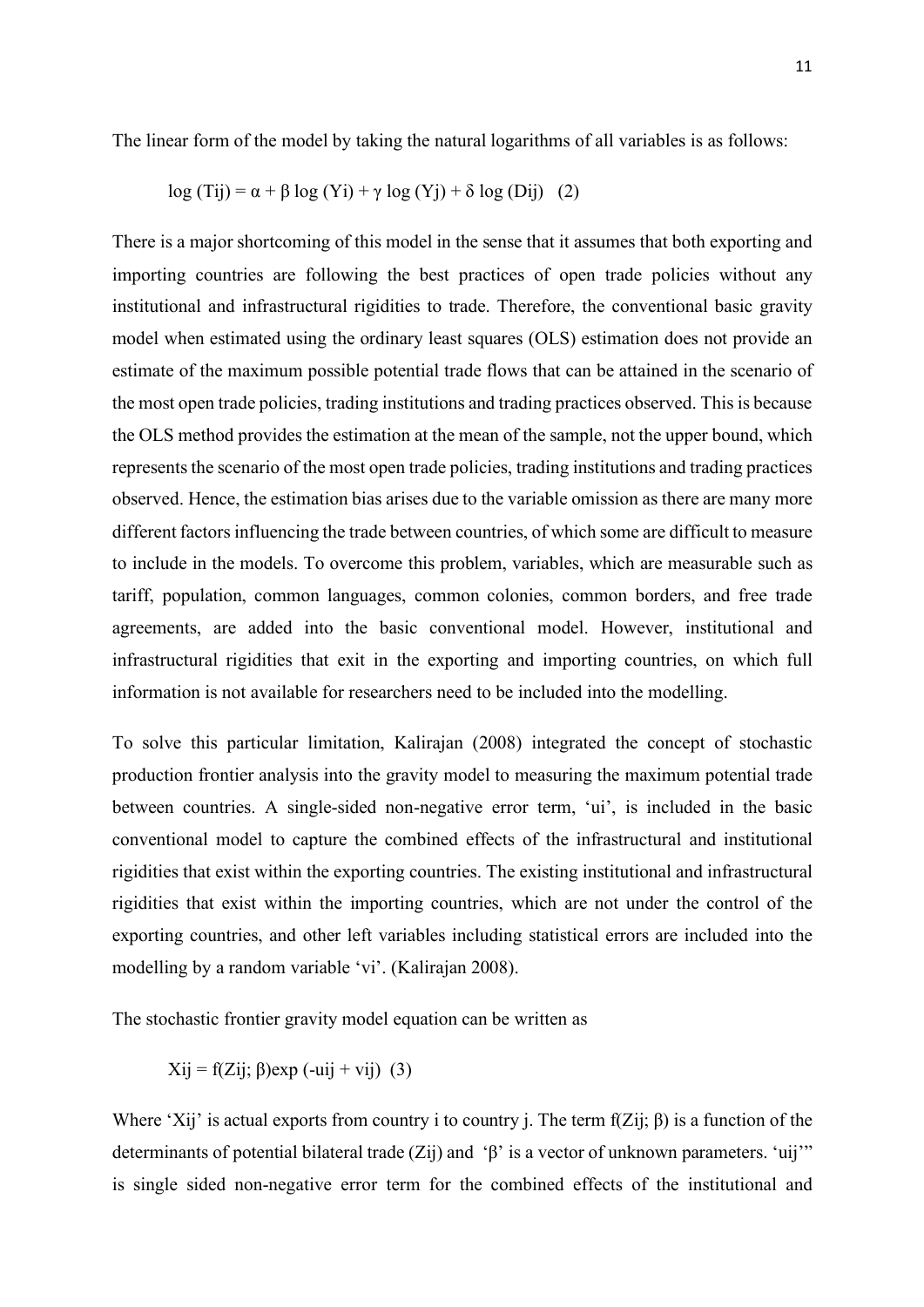infrastructural rigidities, which may be named the 'behind the border' constraints. These 'behind the border' constraints are specific to the exporting country with respect to the particular importing country, creating the difference between actual and potential bilateral trade. According to Kalirajan (2007). 'uij' is normally assumed to have a truncated normal distribution, truncated at zero with mean  $\mu$  and a constant variance. If 'uij' is close to 1, then these constraints are important and are constraining the trade from reaching its potential, if 'uij' takes the value of zero, then the 'behind the border' constraints are not important. 'Behind the border' measures could include product standards and conformity assessment measures, business facilitations, trade finance, physical and regulatory infrastructure such as efficient transport links and networks, logistics in the form of efficient freight forwarders, distributors, and efficiency of telecommunication system (Miankhel et al. 2014). 'vij' is assumed to follow a normal distribution with mean zero and constant variance.

Equation (3) can be re-written in log-linear form as follows:

lnXij =  $\alpha$  + βlnZij -uij + vij (4)

Trade potential is a level of trade that might be achieved in the case of reducing most constraints for exports given the current trade, transport and institutional technologies or practices (Drysdale et al. 2000). Export efficiency is a measure of actual levels of exports against potential exports and can be estimated statistically using the stochastic frontier gravity model (Kalirajan, 2007). This method allows examination of the effect of not only trade policy reforms, but also infrastructure and institutional reforms, on countries' trade performance (Armstrong et al. 2008).

## **4 Empirical model**

The empirical model used in this study is as follows:

lnxijt = α + + β<sup>1</sup> lnPOPit + β<sup>2</sup> lnGDPit + β<sup>3</sup> lnPOPjt + β4lnGDPjt + β<sup>5</sup> lndistij +  $β<sub>6</sub>$  lntariff<sub>ijt</sub> + β<sub>7</sub> lnofficialer<sub>it</sub> + β<sub>8</sub> contig<sub>ij</sub> + β<sub>9</sub> comlang<sub>ij</sub> + β<sub>10</sub> colony<sub>ijt</sub> + β<sub>11</sub> APEC +  $β<sub>12</sub> ASEAN - u<sub>ii</sub> + v<sub>ii</sub>$ 

Where ln is natural log; 'x<sub>ij</sub>' is exports of country i to country j in period t; 'POP<sub>i</sub>'and 'POP<sub>i</sub>' is population of country i and j respectively; 'GDP<sub>i</sub>' and 'GDP<sub>j</sub>' refers to the gross domestic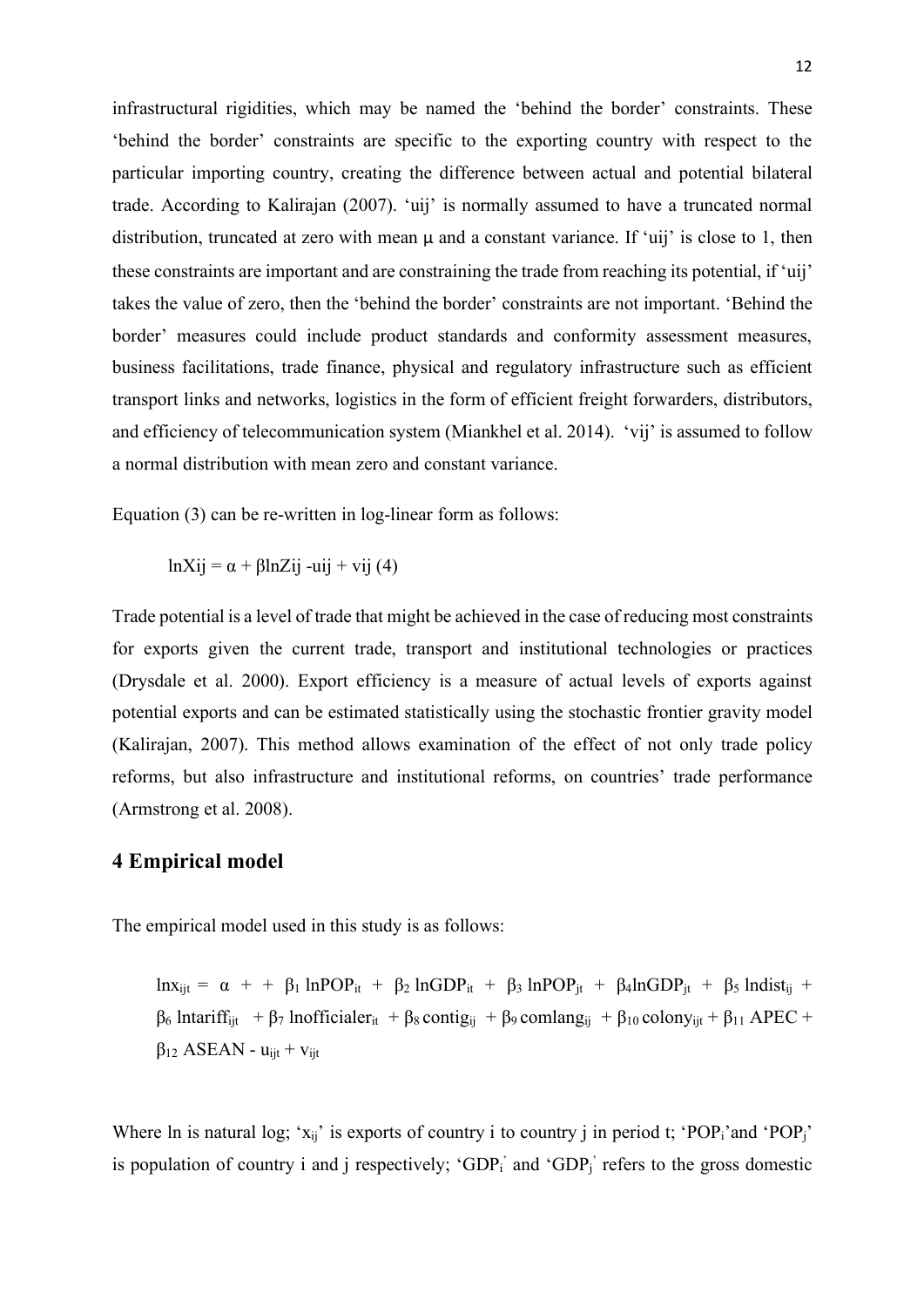product of country i and country j respectively; 'dist<sub>ii</sub>' is the geographical distance between country i and country j; 'wtariffij' is average weighted tariff rate of the importing country i on country j's exports; 'officialer' is the official exchange rate between country i and US dollar; 'contigij' is a dummy variable, takes the value of 1 if country i has the same border with country j, otherwise, it takes the value of 0; 'comlang<sub>ii</sub>' takes the value of 1 if there if a common official langue between country i and j otherwise, it takes the value of 0; 'colony<sub>ii</sub>' equals 1 if two countries were ever in colonial relationship, either i was colonized by j or vice versa, otherwise, it takes the value of 0; 'APEC' is a dummy variable, it takes the value of 1 if both exporting and importing countries are APEC member countries, otherwise, it takes the value of 0, 'ASEAN' is a dummy variable, it takes the value of 1 if both exporting and importing countries are ASEAN member countries, otherwise, it takes the value of zero; 'uij' is the export inefficiency, and has a truncated normal distribution; 'vij' is the statistical error term. A time trend is included to consider the changes over the period of analysis that are not captured by the included variables.

Further, it may be important to know whether the export inefficiency changes over time due to the learning by doing experience of the exporting countries. Therefore, drawing on Battese and Coelli (1995), the inefficiency term is further modelled as follows:

uit =  $\exp(-\eta(t-Ti))$  ui.

The above specification implies that inefficiency can decrease at a decreasing rate if  $\eta > 0$ , increases at a decreasing rate if  $\eta$  < 0, and constant if  $\eta$  = 0. The empirical model is estimated using the software FRONTIER 4.1 (Coelli,1996).

## **5. Data**

The sample consists of 20 APEC member countries as exporters and about 150 countries as their trading partners for the period 2007-2014. Taiwan is excluded from the sample as data on its exports are not available. GDP, population, and official exchange rate are retrieved from the World Bank database. GDP is in constant 2010 US dollars. Official exchange rate is importing country currency units relative to the US dollar. Exports and trade-weighted effective applied tariff rates, based on HS 2007, were obtained from the Trade Analysis and Information System (TRAINS) using WITS from the UN COMTRADE database. Simple distances, which use latitudes and longitudes of the capital, are in kilometres and have been downloaded from http://www.cepii.fr/PDF\_PUB/wp/2011/wp2011-25.pdf. Information about whether countries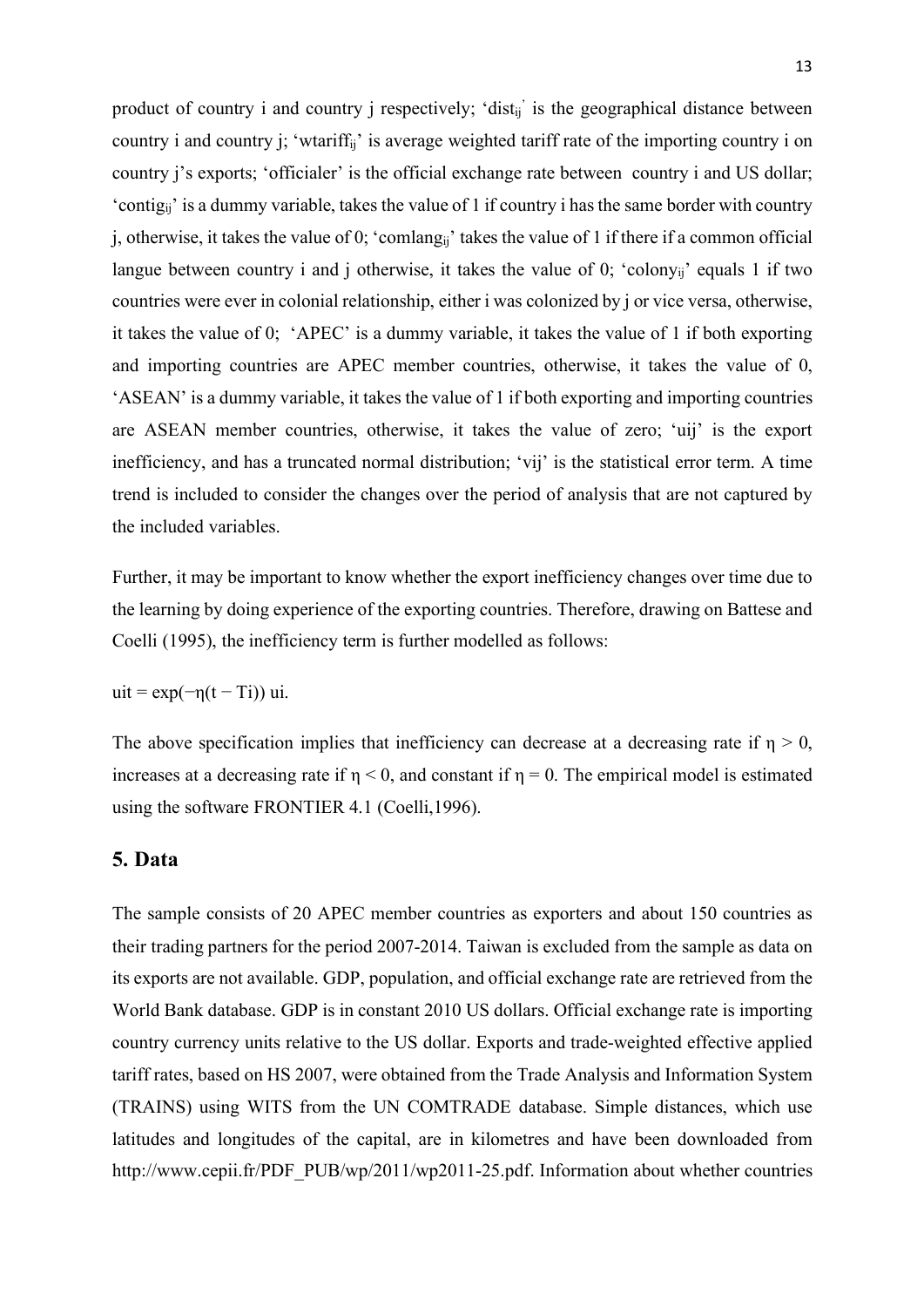are contiguous, share a common language, and have ever had a colonial link (colony) is drawn from the same source as distance.

#### **6 Discussion of results**

#### **6.1 Determinants of EGs exports for the whole of APEC**

Results of the estimation are presented in Table 2. The significance of sigma-squared  $(σ2)$ , which is a measure of total variation in the model, suggests that there is significant variation in potential EGs exports from its means during this period. The high and significant values of gamma (γ) confirm that the SFG models are statistically valid for this data set. This further suggests that the variation in exports of total EGs and the four subgroups comes from the 'behind the border' constraints. This suggests that APEC member countries have to eliminate their infrastructural and institutional constraints that still exist to increase their exports.

The GDP of exporting countries measures productive capacity and is expected to be positively related to trade (Cortes 2007). As shown in Table 2, it has a statistically significant and positive impact on exports for total EGs and three EGs subgroups, except EPP. A 1% increase in the exporting country's GDP induces 1.6% increase in exports of total EGs, 1.3%, 1.8%, and 1.4% respectively for RE, EME, and EP. These results show that the economic development level of exporting countries is important for their exports as it proxies the availability of finance, service, and infrastructure, such as logistics, distribution, and telecommunication. However, for EPP, GDP has a negative and statistically significant relationship with exports. It suggests that economic development level does not support the development of EPP-bamboo floorings. These results may come from the lack of interest of countries in producing these bamboo-based products.

The GDP of the importing country when reflects its absorptive capacity, is expected to have a positive relationship with exports (Cortes 2007). Results from Table 2 show a significant and positive relationship with exports for all groups. Importers' GDP is a proxy for consumer demand. This result is expected as the gross GDP of importing countries shows the consumers' ability to afford goods, especially in the case of EGs whose prices are usually higher than those of other goods. Higher GDP allows consumers to choose more expensive but more environmentally friendly products.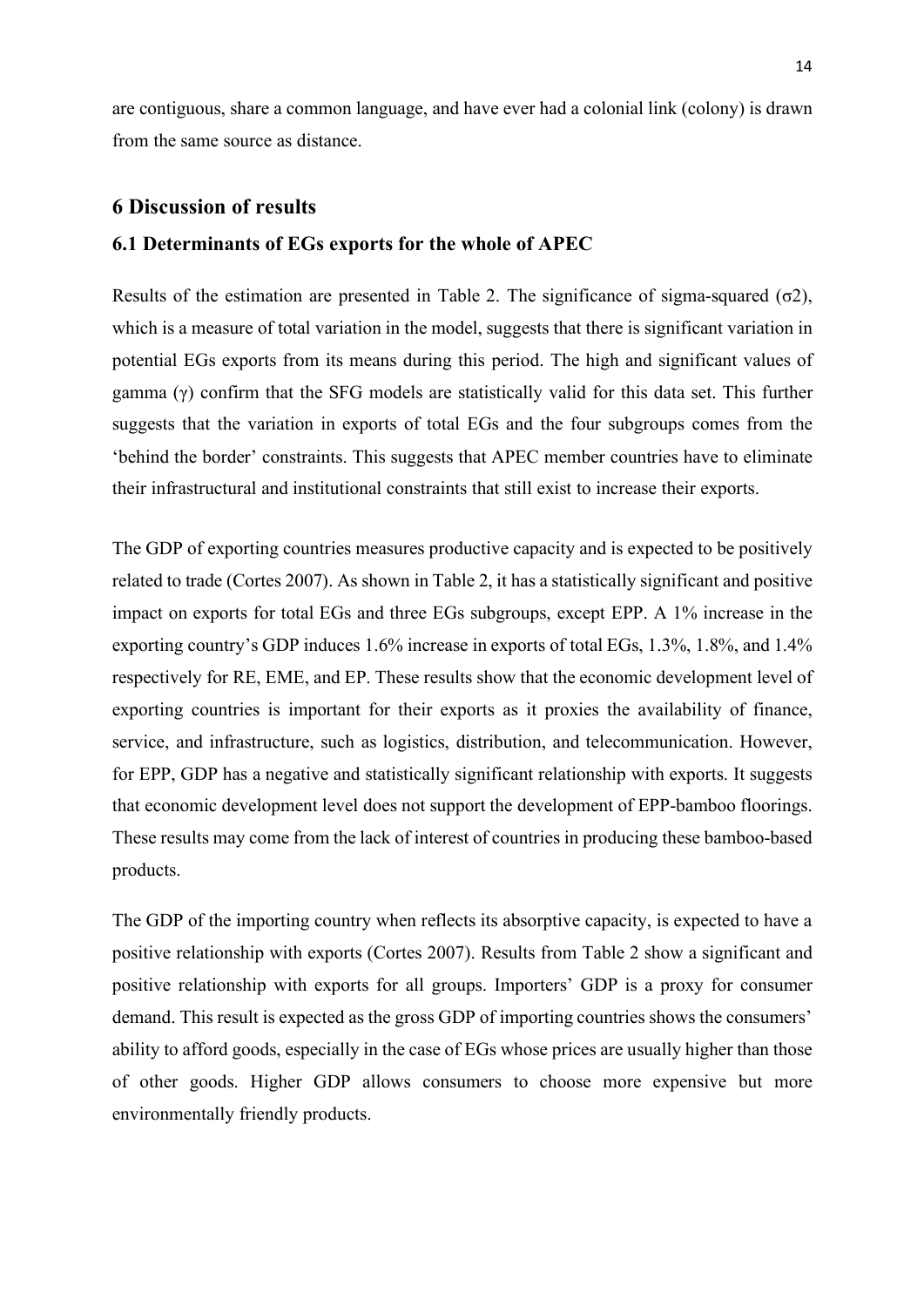| <b>Table 2 Determinants of EGs exports</b> |  |  |
|--------------------------------------------|--|--|
|--------------------------------------------|--|--|

|                            | (1)         | (2)         | (3)         | (4)         | (5)         |
|----------------------------|-------------|-------------|-------------|-------------|-------------|
| <b>VARIABLES</b>           | ex EGs      | ex RE       | ex EME      | ex EP       | ex EPP      |
| lnexporter GDP             | 1.578***    | $1.301***$  | 1.814***    | 1.399***    | $-0.304***$ |
|                            | (0.0462)    | (0.0548)    | (0.0438)    | (0.0509)    | (0.107)     |
| lnexporter POP             | $-0.364***$ | $-0.0886*$  | $-0.665***$ | $-0.264***$ | $0.712***$  |
|                            | (0.0409)    | (0.0503)    | (0.0422)    | (0.0432)    | (0.102)     |
| Inpartner GDP              | $1.061***$  | $0.990***$  | $1.128***$  | $0.958***$  | $0.738***$  |
|                            | (0.0415)    | (0.0512)    | (0.0433)    | (0.0428)    | (0.111)     |
| Inpartner POP              | $-0.0399$   | $-0.0177$   | $-0.0839*$  | 0.00734     | $-0.328***$ |
|                            | (0.0432)    | (0.0525)    | (0.0433)    | (0.0445)    | (0.108)     |
| lndist                     | $-1.252***$ | $-1.187***$ | $-1.014***$ | $-1.208***$ | $-0.190$    |
|                            | (0.0793)    | (0.0948)    | (0.0792)    | (0.0837)    | (0.185)     |
| lnwtariff                  | $-2.330***$ | $-1.705**$  | $-1.398**$  | $-2.057***$ | $-2.392**$  |
|                            | (0.631)     | (0.768)     | (0.690)     | (0.686)     | (1.196)     |
| lnofficialer               | $-0.0173$   | $-0.0577**$ | 0.00381     | $-0.00555$  | 0.00498     |
|                            | (0.0197)    | (0.0249)    | (0.0193)    | (0.0200)    | (0.0493)    |
| contig                     | 0.333       | 0.00279     | 0.438       | $0.546*$    | 0.503       |
|                            | (0.324)     | (0.362)     | (0.300)     | (0.329)     | (0.466)     |
| comlang                    | $0.664***$  | $0.767***$  | $0.575***$  | $0.601***$  | $-0.308$    |
|                            | (0.127)     | (0.151)     | (0.126)     | (0.143)     | (0.329)     |
| colony                     | 1.448***    | 1.464**     | $1.702***$  | 1.475***    | 1.206*      |
|                            | (0.487)     | (0.571)     | (0.479)     | (0.486)     | (0.651)     |
| <b>ASEAN</b>               | $0.897**$   | $0.860**$   | $1.412***$  | $0.709*$    | $-0.167$    |
|                            | (0.356)     | (0.406)     | (0.316)     | (0.372)     | (0.630)     |
| <b>APEC</b>                | $0.725***$  | $1.073***$  | $0.704***$  | $0.734***$  | $-0.543**$  |
|                            | (0.140)     | (0.170)     | (0.136)     | (0.147)     | (0.273)     |
| Constant                   | $-40.86***$ | $-38.12***$ | $-45.04***$ | $-37.75***$ | $-7.843**$  |
|                            | (1.338)     | (1.588)     | (1.798)     | (1.466)     | (3.563)     |
| Sigma squared $(\sigma 2)$ | 5.82***     | $7.30***$   | $4.76***$   | $6.47***$   | $5.76***$   |
|                            | (0.259)     | (0.333)     | (0.144)     | (0.408)     | (0.342)     |
| Gamma $(\gamma)$           | $0.73***$   | $0.67***$   | $0.69***$   | $0.71***$   | $0.63***$   |
|                            | (0.012)     | (0.015)     | (0.010)     | (0.018)     | (0.025)     |
| Observations               | 11,106      | 9,170       | 9,833       | 10,082      | 1,479       |
|                            |             |             |             |             |             |

Note: Standard errors are in parentheses

\*\*\* p<0.01, \*\* p<0.05, \* p<0.1

The population of both exporting and importing countries mostly has a significant and negative relationship with exports. The exporter population is a proxy of human resources for production and importer population is a proxy of market size. The population of importing countries can influence trade though different channels. Firstly, as a proxy of market size, when importer population increases, demand increases. The population of importers also influences imports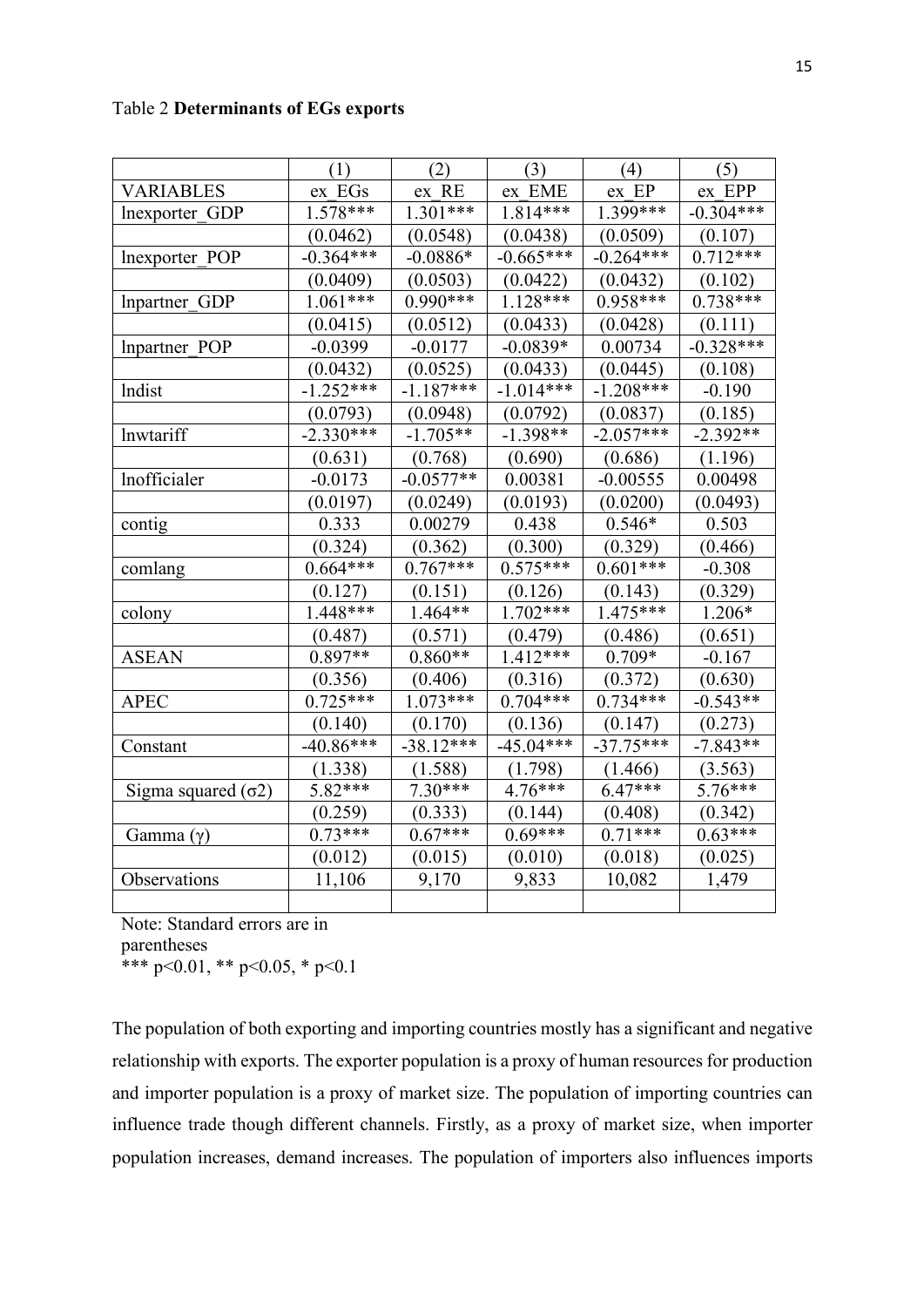through the purchasing power shown by the per capita income. When population increases, per capita income decreases. The increase in demand seems to dominate the decrease in per capita income in the case of necessities, but vice versa in the case of luxuries. According to Bergstrand (1989), a positive (negative) impact of exporter population indicates that the exports tend to be labour (capital) intensive goods, whereas a positive (negative) impact of importer population indicates that the exports tend to be necessity (luxury) goods. As noted by Baldwin (1994), however, both impacts might be negative as larger countries are sometimes regarded as selfsufficient. The results suggest that EGs, RE, EME, EP are capital-intensive goods, while EPP are labour-intensive. Both EME and EPP are luxury goods, while there is no impact of importer population on EGs, RE and EP. That is reasonable as EGs production usually requires advantaged technologies and higher upfront investment. EME and EPP are luxury goods as they have relatively higher prices than non-EGs. Besides the self-efficiency noted by Baldwin (1994), the negative relationship between importer population and trade may come from lowawareness of environmental protection. EGs demand does not automatically increase with population growth, but with environmental protection awareness. The increase in population, which leads to lower GDP per capita, in the context of low awareness of environmental protection, can result in lower accessibility to EGs.

Distance is a proxy of transport costs and other trade costs such as communication costs and transaction costs (Deluna & Cruz 2013). It has a significant and negative impact on exports of total EGs and all subgroups of EGs as expected. It reflects the fact that distance matters for EGs as it increases transportation costs.

The relative prices of the imports are mainly influenced by the tariffs. These may be called changes in 'explicit beyond the border' determinants (Kalirajan 2012). Coefficients of tariffs are all negative and significant as expected. The magnitudes of tariff impact on exports are substantial. The tariff reduction of 1% leads to 2.3%, 1.7%, 1.3%, 2.1%, and 2.4% respectively for total EGs, RE, EME, EP, and EPP. The tariff impact is smallest on EME whereas it is biggest for EPP.

Exchange rate used in this analysis is importing countries' currency units relative to the US dollar; therefore, it is expected to negatively affect their imports. This variable is only significant for RE, but its magnitude is small. A 1% increase in exchange rate of importing countries leads to a 0.06% decrease in exports. However, exchange rate does not affect exports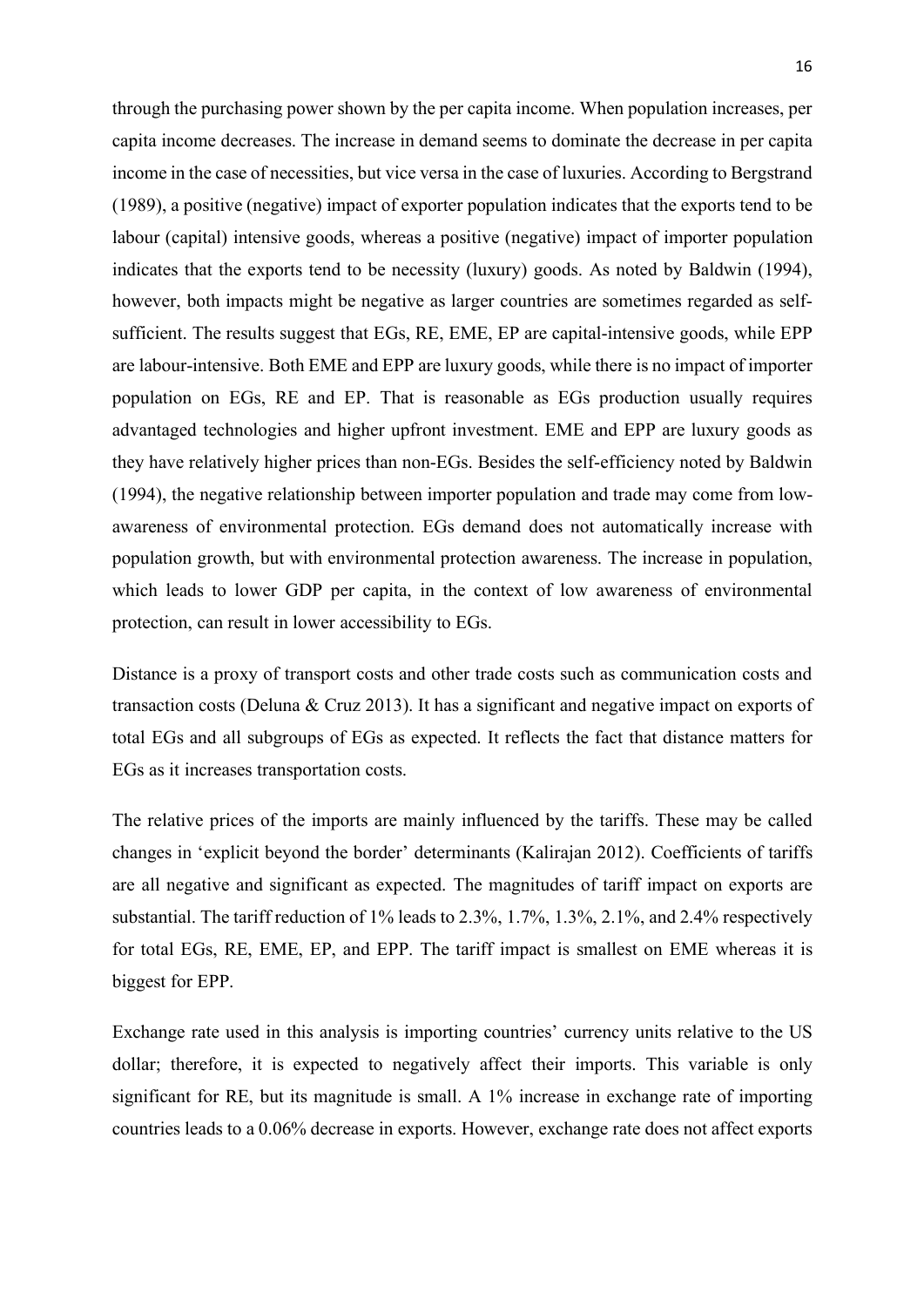of other subgroups and of the total EGs. It is a puzzle that needs further analysis, which couldn't be due to lack to proper data.

Multilateral trade negotiations in the form of improvement in trade promotion and facilitation policies of both home and partner countries would influence export flows positively (Kalirajan 2012). As expected, exports increase when both exporting and importing countries are ASEAN or APEC member countries for most EGs subgroups, except EPP. The coefficients of ASEAN membership are 0.709 for EP exports, 0.86 for RE exports, 0.897 for total EGs exports, and 1.412 for EME exports. This means that if importing and exporting countries are ASEAN members, exports of these EGs subgroups increase by 103%, 136%, 145%, and 310%<sup>1</sup> respectively for EP, RE, EGs, and EME. If both countries are APEC members, exports increase by 102%, 106% 108%, and 192% respectively for EME, EGs, EP, and RE. This reflects the fact that exports benefit from regional cooperation not only through tariffs but also from nontariff barrier reductions, for example by using APEC Business Travel Card, enjoying APEC trade facilitation in customs, port, health and quarantine, business mobility and e-commerce. Similarly, this factor is significant for trade among ASEAN members. Coefficients of variables common border, common language, and colonial relationship have expected signs. If countries share common border, common language, and colonial relationship, their trade increase. However, whereas common border only affect trade in EP, colonial relationship significantly influents trade of total EGs and all EGs subgroup, with the range of coefficients is from 1.206 (EPP) to 1.702 (EME). Common language has estimated coefficients ranging from 0.575 (EME) to 0.767 (RE), but has no impacts on EPP exports.

## **6.2 Export Efficiency Measures**

 $\overline{a}$ 

Even though the APEC's exports of total EGs and each EGs subgroups increased over the years, as shown in Figure 2 and by the positive coefficients of year dummies included in the models, these export increases are not due to the improvement in the EE but to other factors such as the expansion in GDP and population, and tariff reductions. EGs export performances measured in terms of export efficiency of APEC member countries appear to be constant during 2007-2014 as indicated by the insignificant eta in the models, which is not shown here. The export inefficiency (EIE) effect model estimates are presented in Figure 8, 9, 10, 11, and 12.

<sup>&</sup>lt;sup>1</sup> This interpretation is based on the equation % $\Delta \hat{y} = 100^*$ [exp( $\hat{\beta}$ ) - 1] of Wooldridge (2009).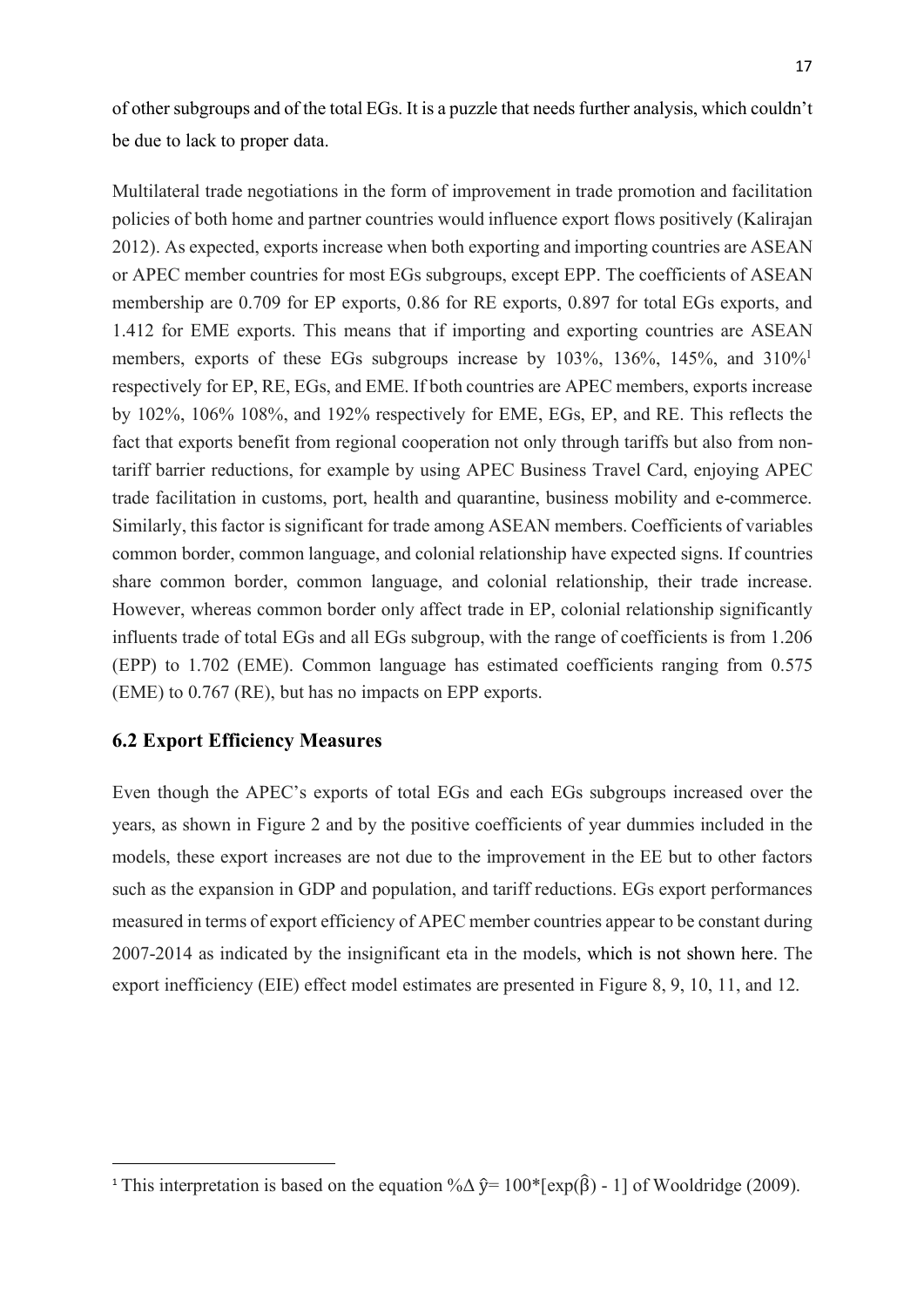

#### Figure 8 **Export inefficiency of total EGs, 2007-2014**

As shown in Figure 8, the EIE for the whole of APEC is 30%, which means that APEC as a whole is able to achieve about 70% of its potential exports of EGs. Papua New Guinea is at the top, with EIE of 55% without realizing 45% of its potential exports, followed by Brunei with EIE of 54% and Peru with EIE 45%. On the other hand, Japan has the lowest EIE of only 17% that implies that Japan has achieved 83% of its potential EGs exports, and the United States and Canada have the EIE of 18%, indicating that both seem to be enjoying about 82% of their potential EGs exports to their partner countries. These results are in conformity with the shares of total EGs exports (shown in Figure 9). The United States' and Japan's exports account for the largest parts of total EGs exports, while Peru's and Papua New Guinea's exports occupy the smallest parts.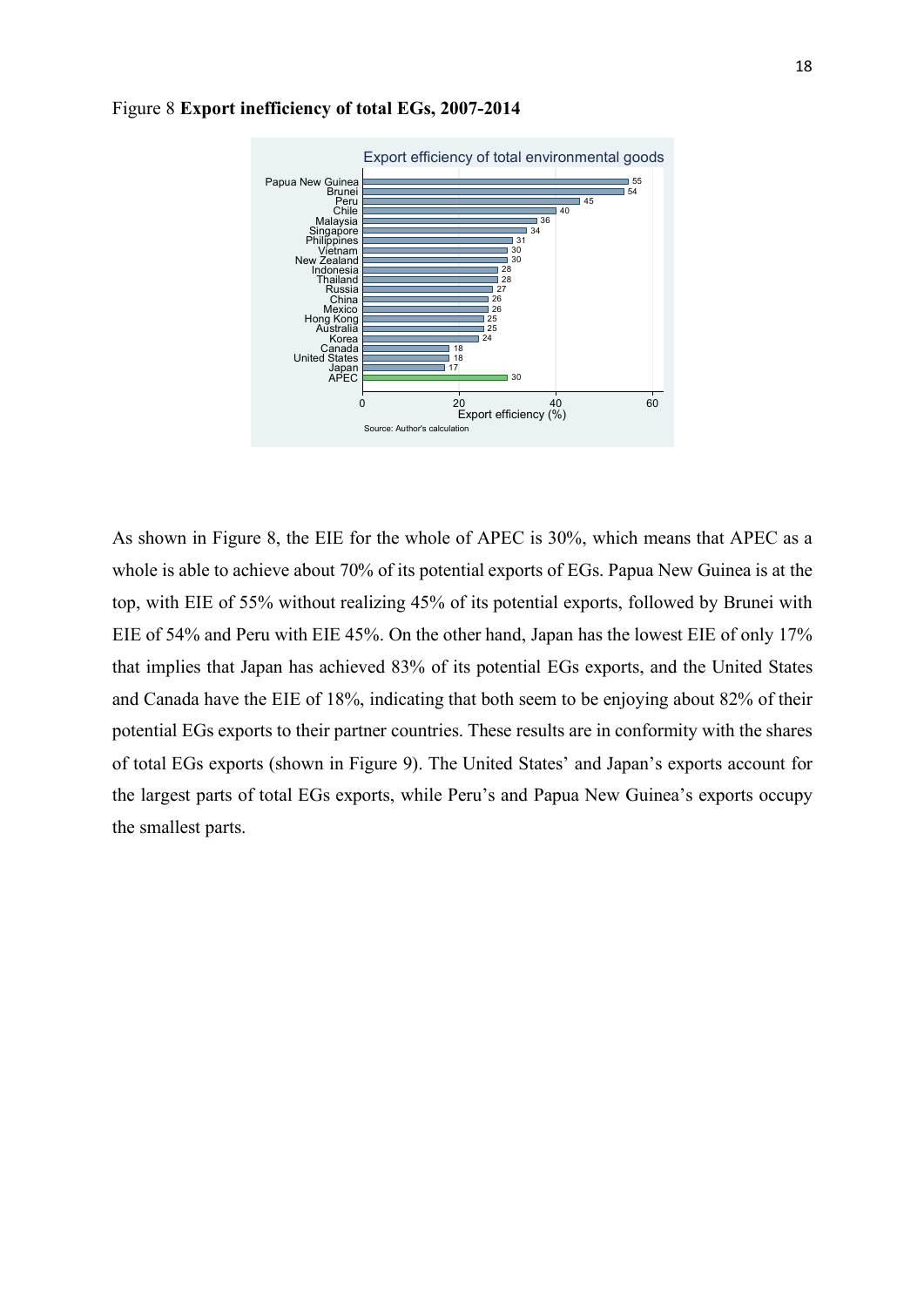Figure 9 **Shares of EGs exports of APEC-member countries** of total APEC's EGs exports**, 2007- 2014**



The EIE of RE is similar to total that of EGs. This is obvious as RE accounts for the biggest proportion of EGs exports; therefore, its results influence EGs results the most.

Figure 10 **Export inefficiency of RE, 2007-2014**



As shown in Figure 10, the EIE for the whole of APEC is 29% that means that APEC as a whole is able to achieve 71% of its potential exports of EGs during the period of analysis. Three highest and lowest EIE countries for RE are the same as in the case of total EGs, only the order of these countries is different. Brunei has the highest EIE, then Papua New Guinea, and Peru. The United States is at the bottom of EIE, followed by Japan, and Canada.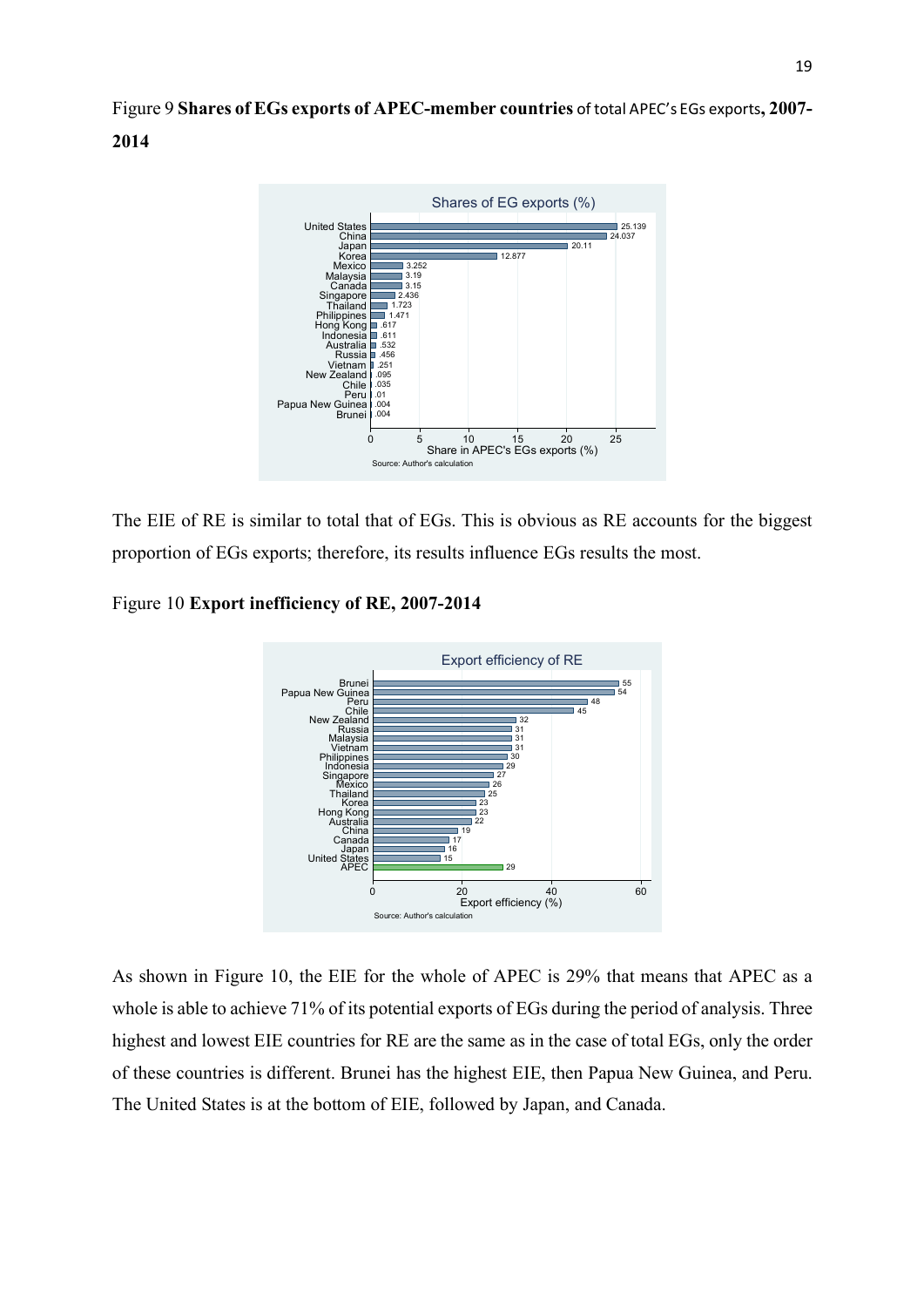

Figure 11 **Export inefficiency of EME, 2007-2014**

The EIE of the whole of APEC is slightly lower for EME than in the case of total EGs and RE, at 27% as shown in Figure 11. The three top EIE countries are the same as for the total EGs and RE; however, there are changes in the bottom EIE cluster. The United States and Japan are still among the lowest EIE countries, but China is the third lowest EIE country replacing Canada.

Figure 12 **Export inefficiency of EP, 2007-2014**



The EIE of the whole of APEC for EP is larger than for total EGs, RE, and EME, at 33% as shown in Figure 12. However, the EIE of the top and bottom clusters are the same with those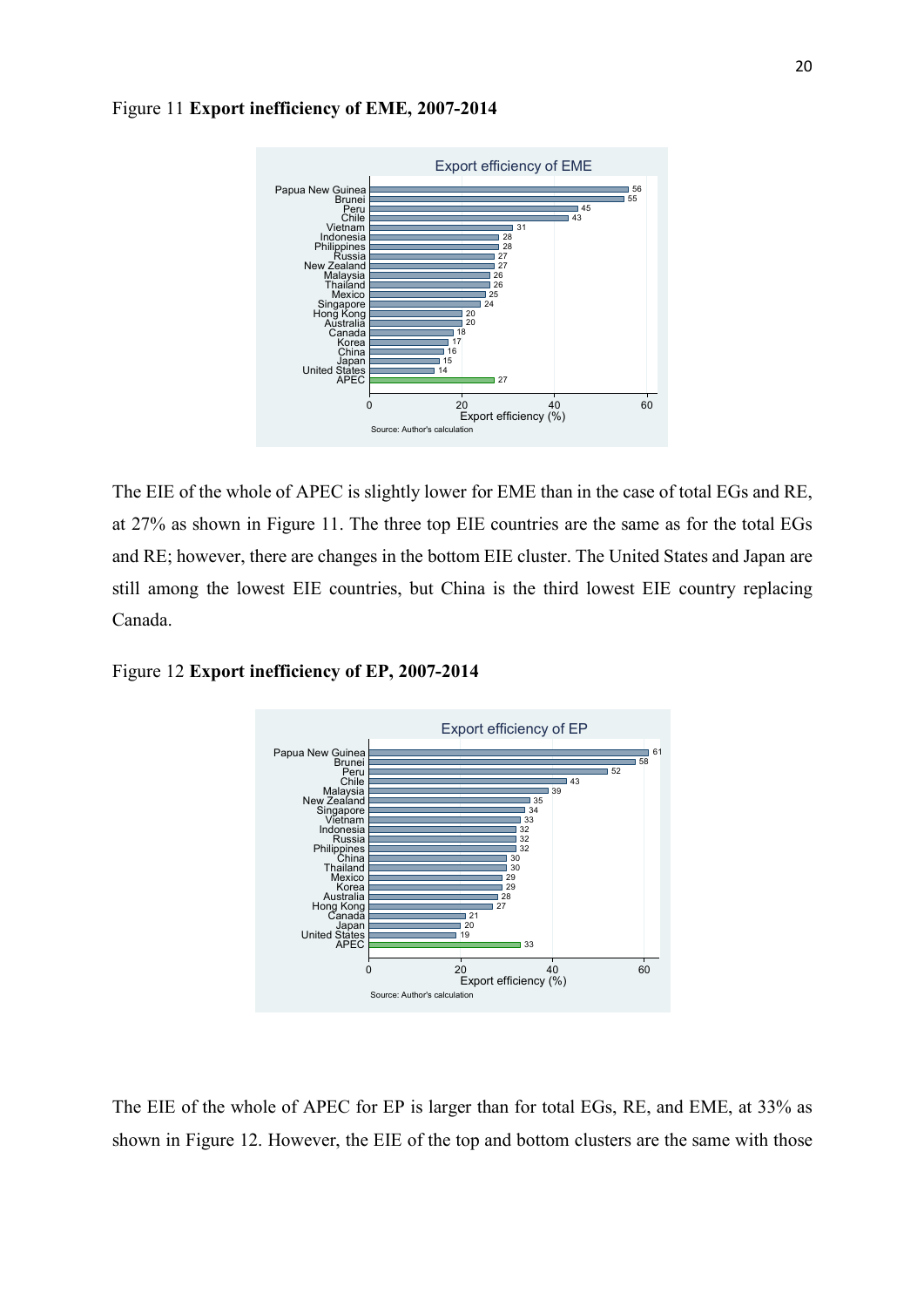of the total EGs, and RE. EIE of all individual countries in EP are also slightly greater than those of the total EGs and other EGs subgroups.

Even though EPP accounts for a small proportion of EGs, export performance in this EGs subgroup of APEC members is the best. Most APEC-member countries achieved approximately half of their potential exports in EPP.



Figure 13 **Export inefficiency of EPP, 2007-2014**

As shown in Figure 13, the EIE of the whole of APEC is 46% that indicates of the realization of 54% of potential exports of EGs. The three top EIE countries are the same with those of the total EGs and other EGs subgroups but the bottom EIE group is different. Only the United States and China are still in the bottom EIE cluster, but Malaysia replaces Japan and/or Canada.

In summary, among the APEC countries, Papua New Guinea, Brunei, and Peru seem to have achieved the lowest export performance measured in terms of export efficiency, whilst the United States', Canada's, and Japan's export performances are the highest. This result suggests that developing countries' existing 'behind the border' constraints appear to restrain the countries from achieving their exports potential of EGs.

## **7 Summary and policy suggestions**

Understanding the determinants of EGs trade is imperative for trade promotion and environmental protection. As the impacts of the determinants differ among EGs subgroups and countries; examining these determinants for each subgroup is necessary for policy recommendations. This study not only explores how each variable affects each country's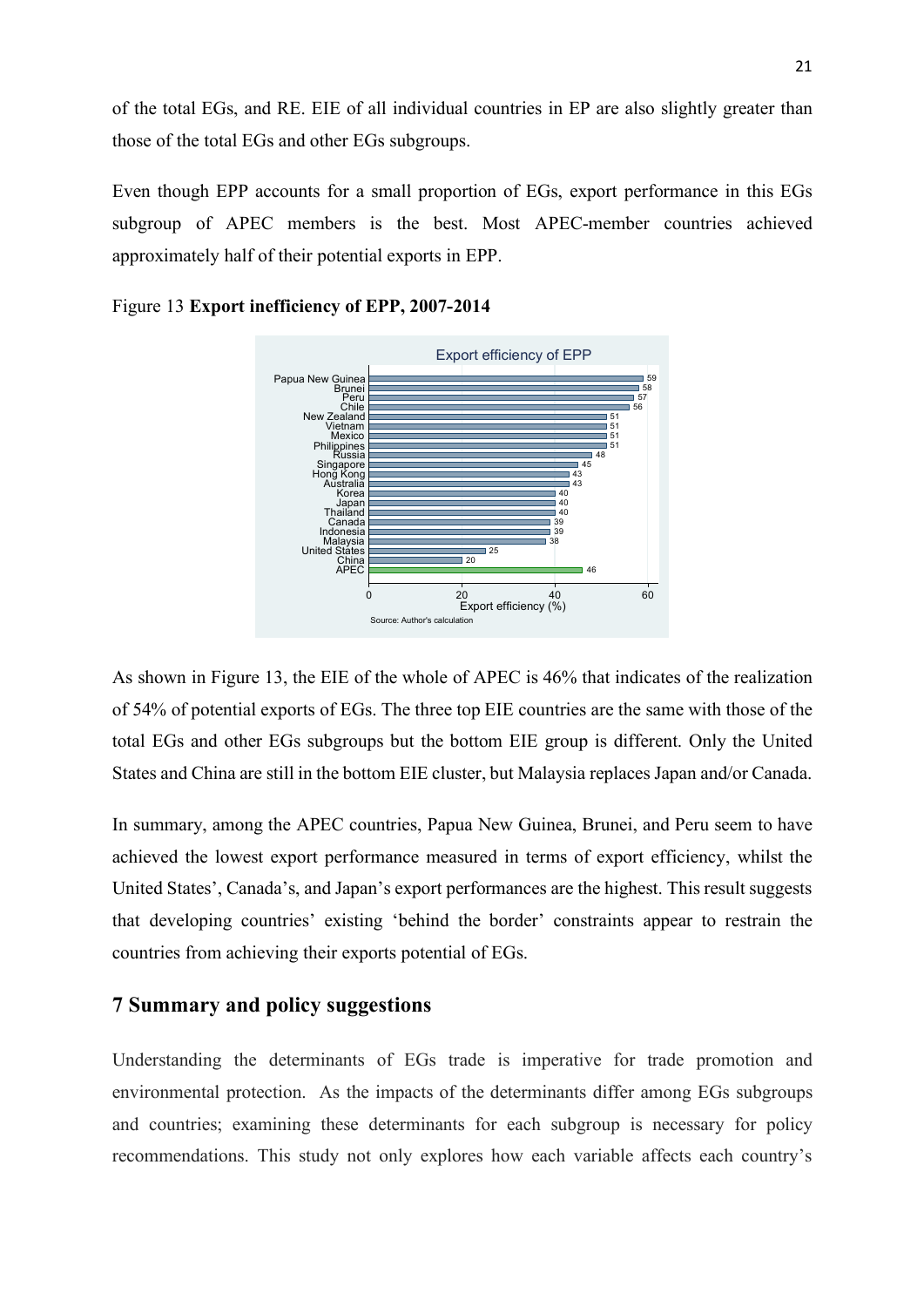exports in each EGs subgroup, but also discovers the reasons for these effects and explains the difference in impacts for individual countries.

The study discovers that while exporter GDP is significant for the whole of APEC's EGs exports, it has impacts on only a few countries' exports, and mainly for EME and EP exports. Production and exports of EGs go together with economic development for these few countries, while other countries in the APEC group may be interested more in other goods. This result suggests that economic development does not always influence EGs from the production side. It needs to go along with environmental protection policies. Economic development is the necessary condition for increasing the EGs production, and environmental protection policies are the sufficient condition to make it happen.

However, from the consumption side, consumers' incomes in importing countries dramatically affect their ability to buy EGs, which are usually more expensive than other goods. This conclusion is obtained from the results that importer GDP has positive impacts on the exports of most countries. Korea, Japan, and Canada's RE, EME, and EP exports are the most responsive to importer GDP, while Thailand, Malaysia, and China's EPP exports respond the most to importer GDP. This means that those countries produce EGs that importing countries need more than EGs of other APEC-member countries. This may suggest that their exports are relatively more competitive and/or have fewer substitutions, and/or they have less 'behind the border' constraints in exporting these products.

The negative relationship between exporter population and RE, EME, and EP exports indicate that they are capital-intensive for the whole of APEC. However, the results vary for individual countries. EPP seems to be labour-intensive for the whole of APEC and a few individual countries.

EME and EPP of the whole of APEC are luxuries, and the results for countries whose coefficients are significant show the same story. However, importer population does not affect RE and EP of the whole region, but only some individual countries with various results. RE and EP exports of some are luxuries whereas those of others are necessarities. Developing countries tend to export necessities while developed countries tend to export luxuries for RE, EME, and EP.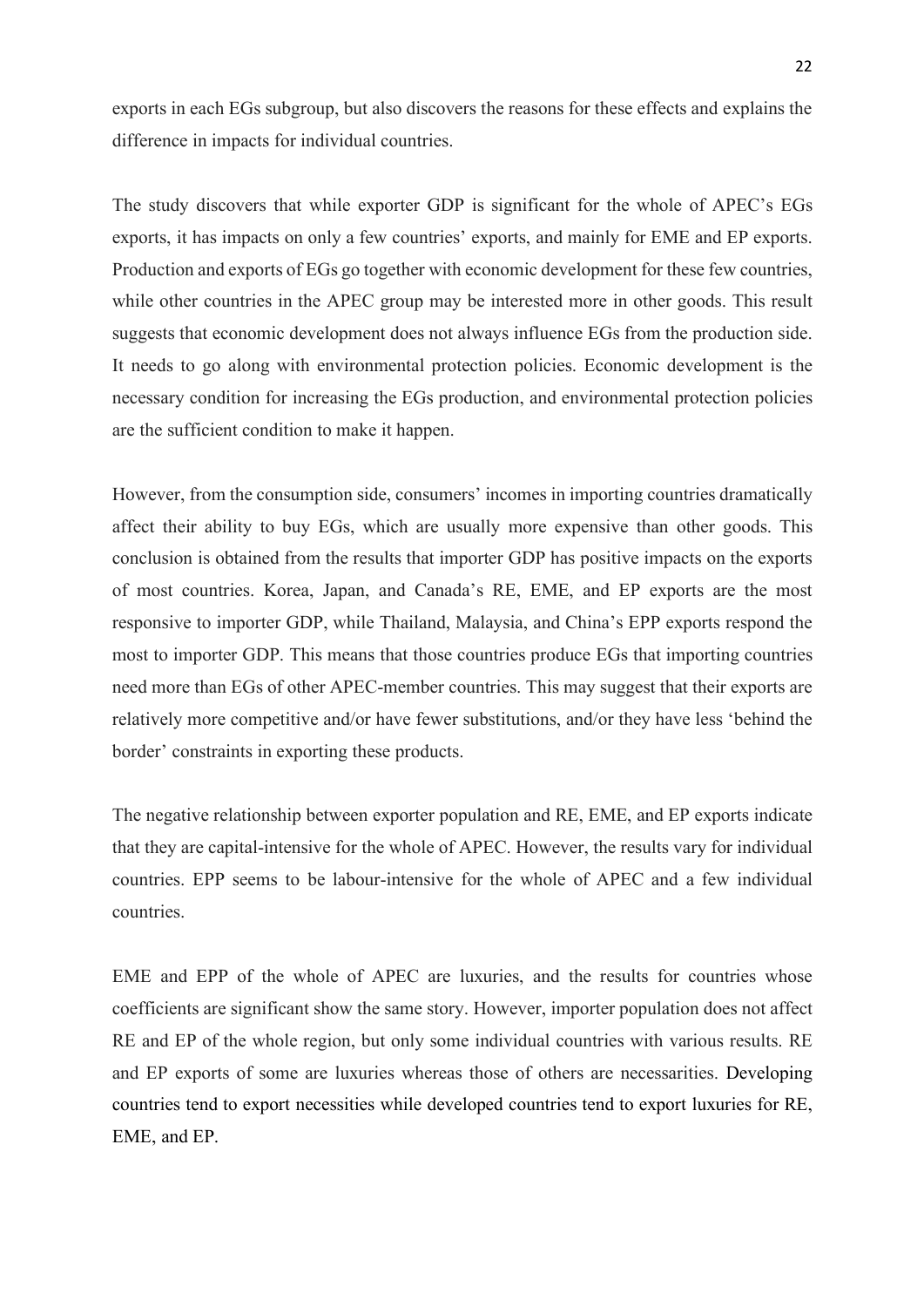Distance is an important determinant as it is highly significant and negative for most countries in the case of RE, EME, and EP. However, it is only significant for EPP exports of Malaysia and the United States. While China's, Hong Kong's, the Philippines' exports are less responsive to distance; those of Australia and New Zealand are more sensitive to this variable. The reason for that seems to be that these two countries have the biggest average distance to their partners; therefore, transport costs account for bigger parts in their total costs.

Even though tariffs have a significant impact on exports of the total EGs, and all EGs subgroups, they affect negatively exports of only several countries for RE, EME, and EP. The exception is Singapore for RE, Malaysia for EME, and Thailand for EP. This variable does not affect EPP exports of any individual countries. No impacts or positive impacts of tariffs on exports may suggest that the non-tariff barriers increased at the same time as tariff reductions. This raises the need for trade agreements to pay more attention to non-tariff barriers to make tariff reductions effective. However, non-tariff barrier reductions are more challenging than tariff reductions, and they should take a long time. In this situation, technology transfer is a great option as it can help countries to produce and meet domestic EGs demand by themselves.

While RE, EME, and EP exports of the whole region and most individual countries are positively affected by their partner APEC membership, EPP exports seem to be declining when partners are APEC-member countries. Thailand, Malaysia, and the Philippines's RE, EME, and EP exports are the most affected by the partner APEC membership. This shows an intraregional trade tendency in these three EGs subgroups. However, EPP trade seems to be more interregional. This may suggest that demand for bamboo flooring is greater in non-APEC members. From the results for RE, EME, and EP, it seems that developing countries' trade benefit arises more from partners' APEC membership. The reason may be that they face with more constraints in foreign markets than developed countries as developed countries may have more FTAs with their partners or they have better competitiveness to overcome these constraints in non-APEC markets.

Even though the total EGs exports and each EGs subgroups of APEC increase over the years, these export increases do not come from improvement in export efficiency, but from other factors such as the expansion in GDP and population, and tariff reductions. Export performances measured in terms of export efficiency are constant during the period 2007-2014. This suggests that, albeit, the efforts in tariff reduction of APEC, do not appear to have reduced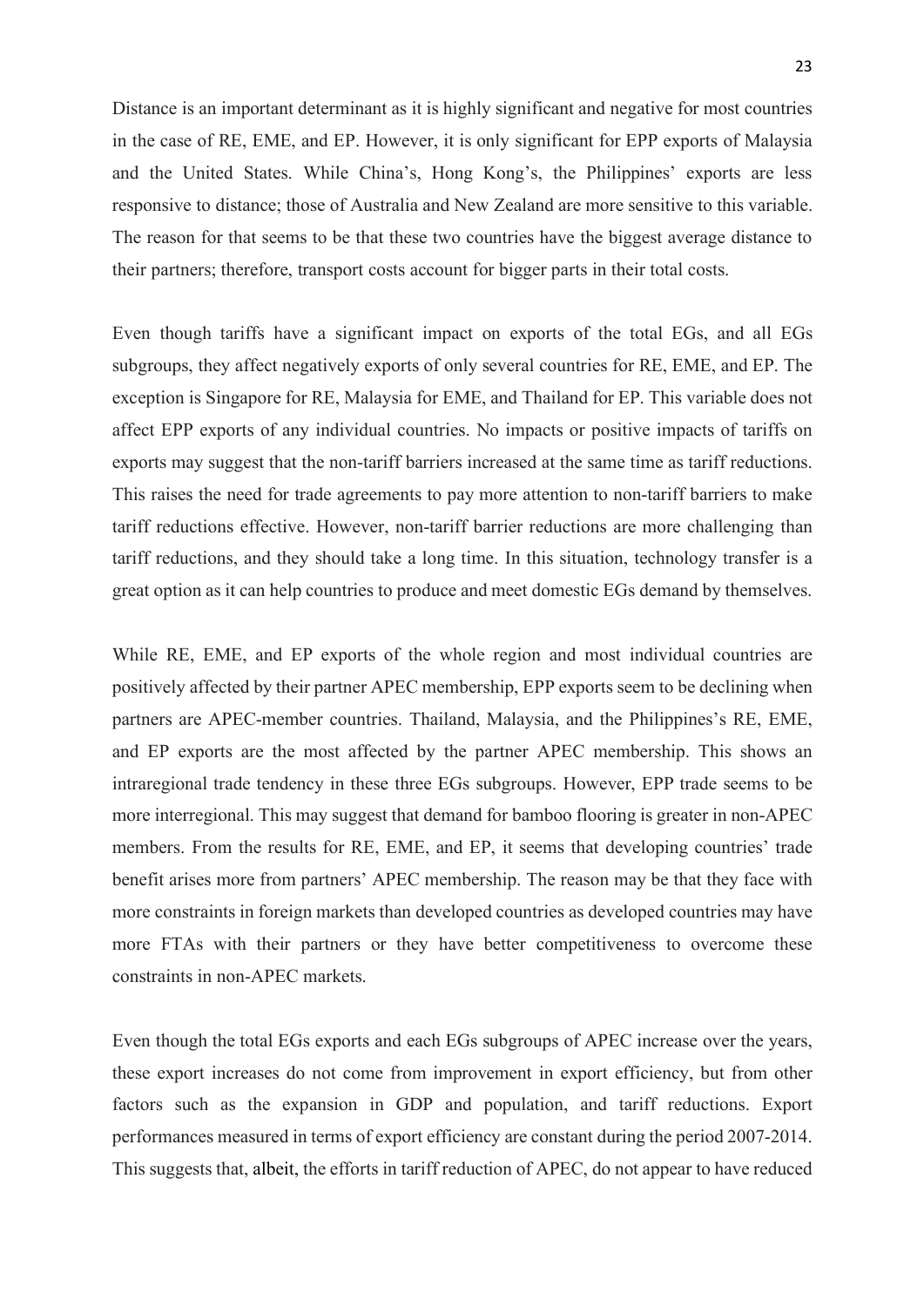the constraints to EGs trade over the period of analysis. The high value of gamma suggests that the variation in EGs and four subgroup exports comes mainly from the 'behind the border' constraints. This implies that APEC-member countries have to eliminate their infrastructural and institutional constraints to increase their achieving the exports potential. EPP export performance has outperformed other subgroups. Although the export performances of a majority of countries are low, below 50% in most cases, imply that all countries have great potential for improving their export performance, especially developing countries, such as the Papua New Guinea, Peru and Brunei. Through the APEC regional cooperation, there is an urgent need to transfer technology in EGs to those countries with poor export efficiency from those countries enjoying the high level of realization of export efficiency including Japan, USA, China, and Canada.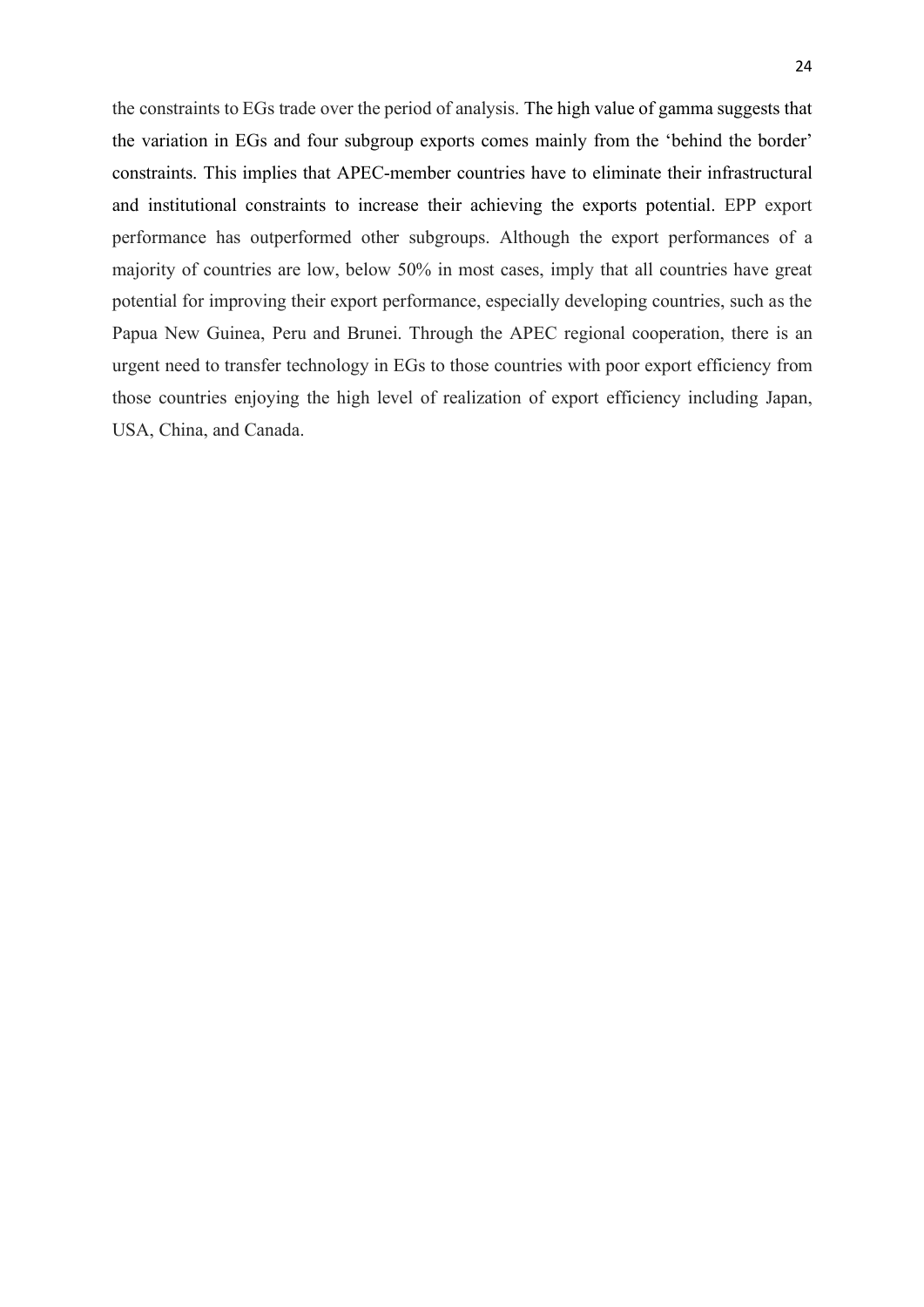## **References**

Ahsan, MR & Chu SN 2014, 'The potential and constraints of the exports of environmental goods (EGs): the case of Bangladesh', Crawford School of Public Policy, The Australian National University ASARC Working Paper, no. 2014/05.

Anderson, JE 1979, 'A theoretical foundation for the gravity equation', *American Economic Review*, no. 69, pp. 106-116.

Armstrong, SP, Drysdale, P & Kalirajan, K 2008, 'Asian trade structures and trade potential: an initial analysis of South and East Asian trade', viewed 11 April 2017, <https://papers.ssrn.com/sol3/papers.cfm?abstract\_id=1767686>.

Battese GE, Coelli TJ 1995, 'A model for technical inefficiency effects in a stochastic frontier production function for panel data', *Empirical Economics* 20, pp. 325-332.

Bergstrand, JH 1989, 'The Generalized Gravity Equation, Monopolistic Competition, and the Factor-Proportions Theory in International Trade', *The Review of Economics and Statistics*, vol. 71, no. 1, pp. 143-153.

Coelli, TJ 1996, A *guide to FRONTIER version 4.1: a computer program for stochastic frontier production and cost function estimation* (Vol. 7, pp. 1-33). CEPA Working papers.

Cortes, M 2007, 'Composition of Trade between Australia and Latin America: Gravity Model', viewed 11 April 2017, <http://ro.uow.edu.au/commwkpapers/189/>.

Department for Business Innovation & Skills (BIS) 2013, *Low carbon environmental goods and services*.

Deardorff, AV 1995, 'Determinants of bilateral trade: does gravity work in a neoclassical world?', *NBER Working Papers*, no. 5377, National Bureau of Economic Research.

Deluna Jr, R & Cruz, E 2013, 'Philippine export efficiency and potential: an application of stochastic frontier gravity model', viewed 7 April 2017, <https://mpra.ub.uni-muenchen.de/53603/>.

Drysdale, P, Huang, T, & Kalirajan, KP 2000, 'China's trade efficiency: measurement and determinants', *APEC and Liberalisation of the Chinese Economy*, Asia Pacific Press, pp. 259- 271.

Environmental Business International (EBI) Environmental Business Journal 2012, 'Strategic Information for a Changing Industry', vol. 25, no.6/7.

Eita, JH 2008, 'Determinants of Namibian exports: a gravity model approach', University of Namibia, P.O. Box 13301 WINDHOEK Namibia, viewed 10 October 2015, <http://www.africametrics.org/documents/conference08/day1/session2/eita.pdf>.

ESCAP 2006, *Asia-Pacific Trade and Investment Review*, vol. 21, no. 2, p. 20, viewed 24 August 2017,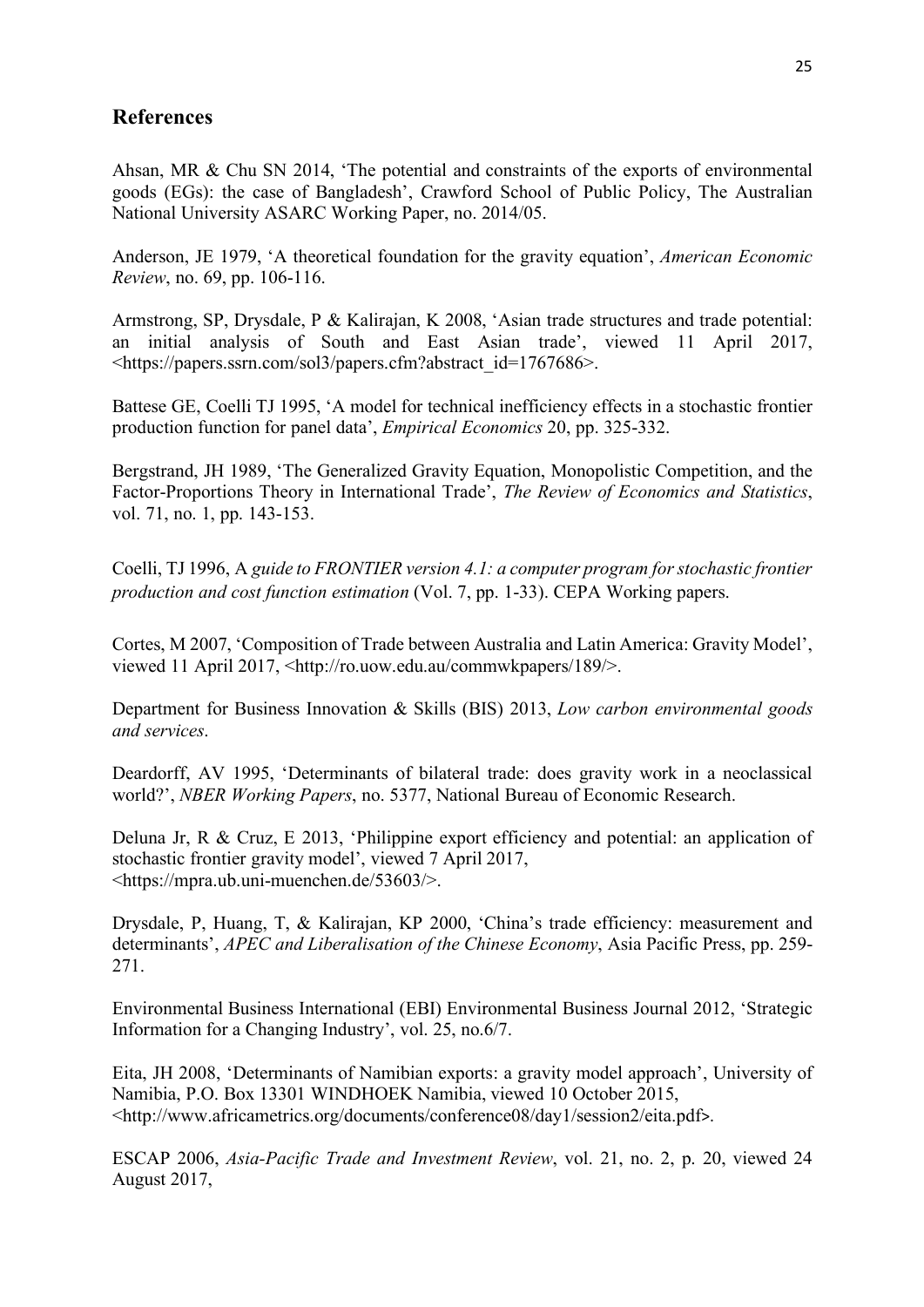<https://books.google.com.vn/books?id=UauM1CZT1UkC&pg=PA20&lpg=PA20&dq=gro wing+importance+of+environmental+goods+in+multilateral+and+regional+trade+forums&s ource=bl&ots=fOynFbv4Xm&sig=3uNTNmBAtjSe-

D2LUemM5x\_esI0&hl=vi&sa=X&ved=0ahUKEwjYlvaHju\_VAhVN02MKHfapCcYQ6AEI SDAE#v=onepage&q=growing%20importance%20of%20environmental%20goods%20in%2 0multilateral%20and%20regional%20trade%20forums&f=false>.

Greene, W 2013, 'Export potential for U.S. advanced technology goods to India using a gravity model approach', *U.S. International Trade Commission*, viewed 20 October 2015, <http://www.usitc.gov/publications/332/EC201303B.pdf>.

Hamwey, R 2003, 'Liberalisation of international trade in environmental goods and services', Sub-Regional Brainstorming Workshop on Trade and Environment Issues Contained, Bangkok, 30 July - 1 August 2003.

ITC 2014, 'Trade in environmental goods and services: opportunities and challenges', Geneva international trade centre, International Trade Centre, Technical Paper.

Kalirajan, K 2007, 'Regional cooperation and bilateral trade flows: an empirical measurement of resistance', *The International Trade Journal*, no. 21(2), pp. 85-107.

Kalirajan, K 2008, 'Gravity model specification and estimation: revisited', *Applied Economics Letters*, vol. 15, no. 13, pp. 1037–1039.

Kalirajan, K 2012, 'Regional cooperation towards Green Asia: trade and investment', ADBI Working Paper No. 350, ADBI, Tokyo.

Nguyen, V.S. and Kalirajan, K., 2016. Export of environmental goods: India's potential and constraints. Environment and Development Economics, 21(2), pp. 158–179.

Kennett, M & Steenblik, R 2005, 'Environmental Goods and Services A Synthesis of Country Studies*'*, *OECD Trade and Environment Working Paper*, No. 2005-03.

Katti, V 2005, 'Environmental goods and services: issues for negotiation for India', viewed 27 August 2012,

< www.ias.unu.edu/binaries2/EGS\_India.doc>.

LaFleur, M 2011, 'The liberalization of environmental goods and services: Overview and implications for Latin America and the Caribbean', Economic Affairs Officer of the Division of International Trade and Integration of the Economic Commission for Latin America and the Caribbean (ECLAC), viewed 10 November 2015,

<http://repositorio.cepal.org/bitstream/handle/11362/4336/S1100748\_en.pdf?sequence=1>.

Leite, JC 2008, 'The determinants of Colombian exports: an empirical analysis using the gravity model' Universidad de Los Andes Bogotá, Colombia, no.61, pp.165-205, viewed 20 October 2015,

<http://www.redalyc.org/pdf/1691/169113812005.pdf>.

Matsumura, A 2016, 'Regional Trade Integration by Environmental Goods', *Journal of Economic Integration*, pp. 1–40.